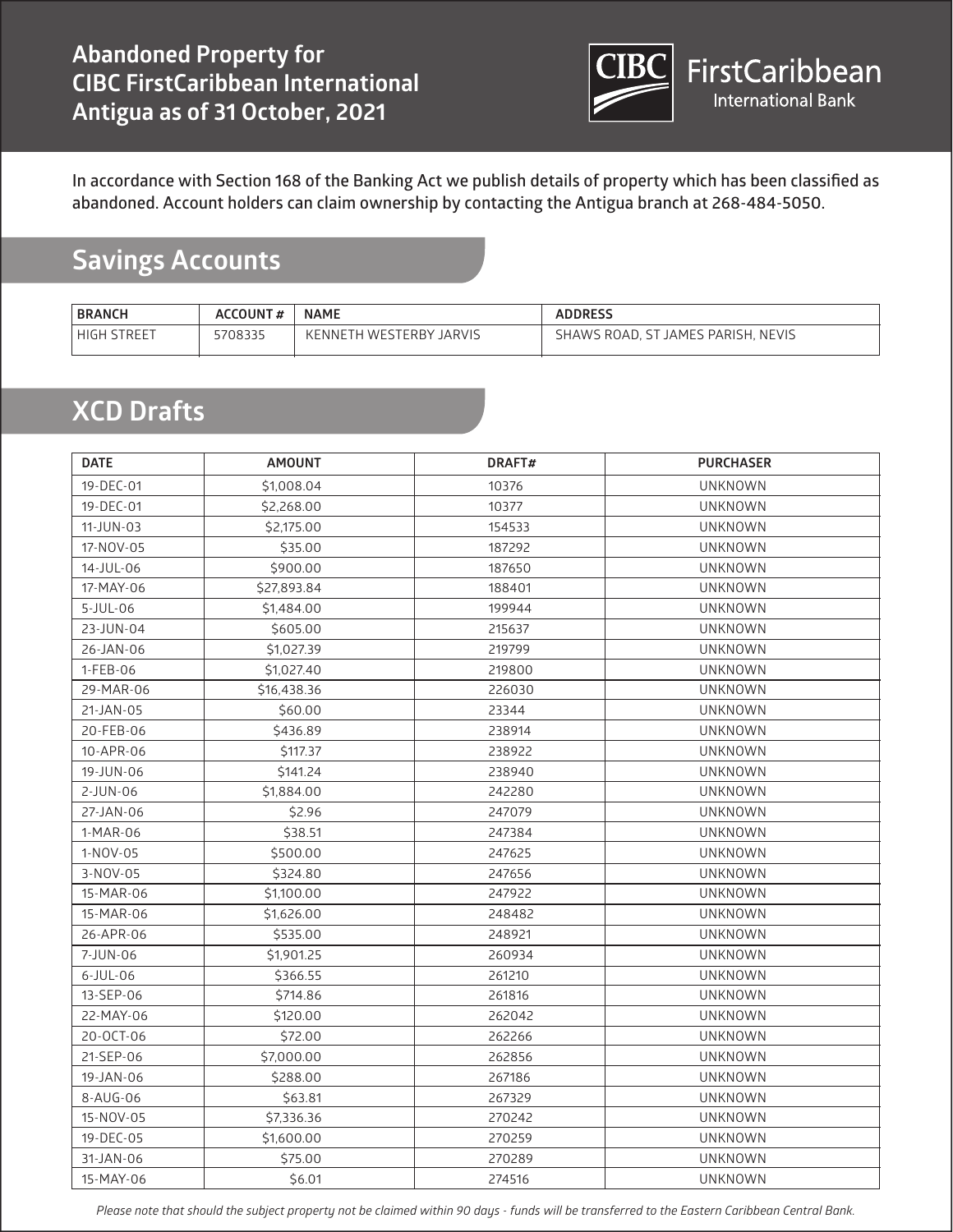

# **XCD Drafts**

| <b>DATE</b> | <b>AMOUNT</b> | DRAFT# | <b>PURCHASER</b> |
|-------------|---------------|--------|------------------|
| 14-JUL-06   | \$2,362.74    | 274517 | <b>UNKNOWN</b>   |
| 7-DEC-05    | \$5,340.00    | 293381 | <b>UNKNOWN</b>   |
| 2-FEB-06    | \$9,665.75    | 295501 | <b>UNKNOWN</b>   |
| 7-MAR-06    | \$14,424.66   | 295502 | <b>UNKNOWN</b>   |
| 15-MAR-06   | \$887.67      | 295504 | <b>UNKNOWN</b>   |
| $6$ -JUL-06 | \$283.46      | 295521 | <b>UNKNOWN</b>   |
| 31-JUL-06   | \$25.52       | 295536 | <b>UNKNOWN</b>   |
| 7-AUG-06    | \$23.36       | 295540 | <b>UNKNOWN</b>   |
| 8-AUG-06    | \$216.16      | 295542 | <b>UNKNOWN</b>   |
| 25-NOV-05   | \$28,434.00   | 305402 | <b>UNKNOWN</b>   |
| 1-DEC-05    | \$1,042.00    | 305417 | <b>UNKNOWN</b>   |
| 27-JUN-06   | \$500.00      | 331715 | <b>UNKNOWN</b>   |
| 1-SEP-06    | \$120.00      | 331863 | <b>UNKNOWN</b>   |
| 24-FEB-06   | \$1,949.95    | 336342 | <b>UNKNOWN</b>   |
| $6$ -DEC-05 | \$2,400.00    | 392527 | <b>UNKNOWN</b>   |
| 19-DEC-05   | \$500.00      | 392545 | <b>UNKNOWN</b>   |
| 16-FEB-06   | \$97.56       | 394406 | <b>UNKNOWN</b>   |
| 24-NOV-05   | \$100.00      | 396823 | <b>UNKNOWN</b>   |
| 6-FEB-06    | \$3,918.70    | 397634 | <b>UNKNOWN</b>   |
| 19-APR-06   | \$32.77       | 398736 | <b>UNKNOWN</b>   |
| 21-APR-06   | \$140.00      | 398750 | <b>UNKNOWN</b>   |
| 26-APR-06   | \$320.00      | 398806 | <b>UNKNOWN</b>   |
| 24-JUL-06   | \$52.50       | 399734 | <b>UNKNOWN</b>   |
| 9-AUG-06    | \$217.18      | 399957 | <b>UNKNOWN</b>   |
| 25-SEP-06   | \$296.10      | 400312 | <b>UNKNOWN</b>   |
| 2-OCT-06    | \$1,645.00    | 400386 | <b>UNKNOWN</b>   |
| 2-OCT-06    | \$875.00      | 400392 | <b>UNKNOWN</b>   |
| 1-NOV-05    | \$120.00      | 405419 | <b>UNKNOWN</b>   |
| 10-NOV-05   | \$9,959.96    | 405554 | <b>UNKNOWN</b>   |
| 1-DEC-05    | \$120.00      | 405798 | <b>UNKNOWN</b>   |
| 29-NOV-05   | \$2,500.00    | 405854 | <b>UNKNOWN</b>   |
| 7-DEC-05    | \$500.00      | 405860 | <b>UNKNOWN</b>   |
| 30-JAN-06   | \$1,500.00    | 405994 | <b>UNKNOWN</b>   |
| 20-JAN-06   | \$300.00      | 406058 | <b>UNKNOWN</b>   |
| 14-FEB-06   | \$40.69       | 406087 | <b>UNKNOWN</b>   |
| 4-JAN-06    | \$120.00      | 406251 | <b>UNKNOWN</b>   |
| 8-MAY-06    | \$400.00      | 408674 | <b>UNKNOWN</b>   |
| 8-MAY-06    | \$300.00      | 408675 | <b>UNKNOWN</b>   |
| 27-FEB-06   | \$400.00      | 408694 | <b>UNKNOWN</b>   |
| 22-DEC-05   | \$754.80      | 409376 | <b>UNKNOWN</b>   |
| 20-DEC-05   | \$606.78      | 409424 | <b>UNKNOWN</b>   |
| 14-FEB-06   | \$612.50      | 410668 | <b>UNKNOWN</b>   |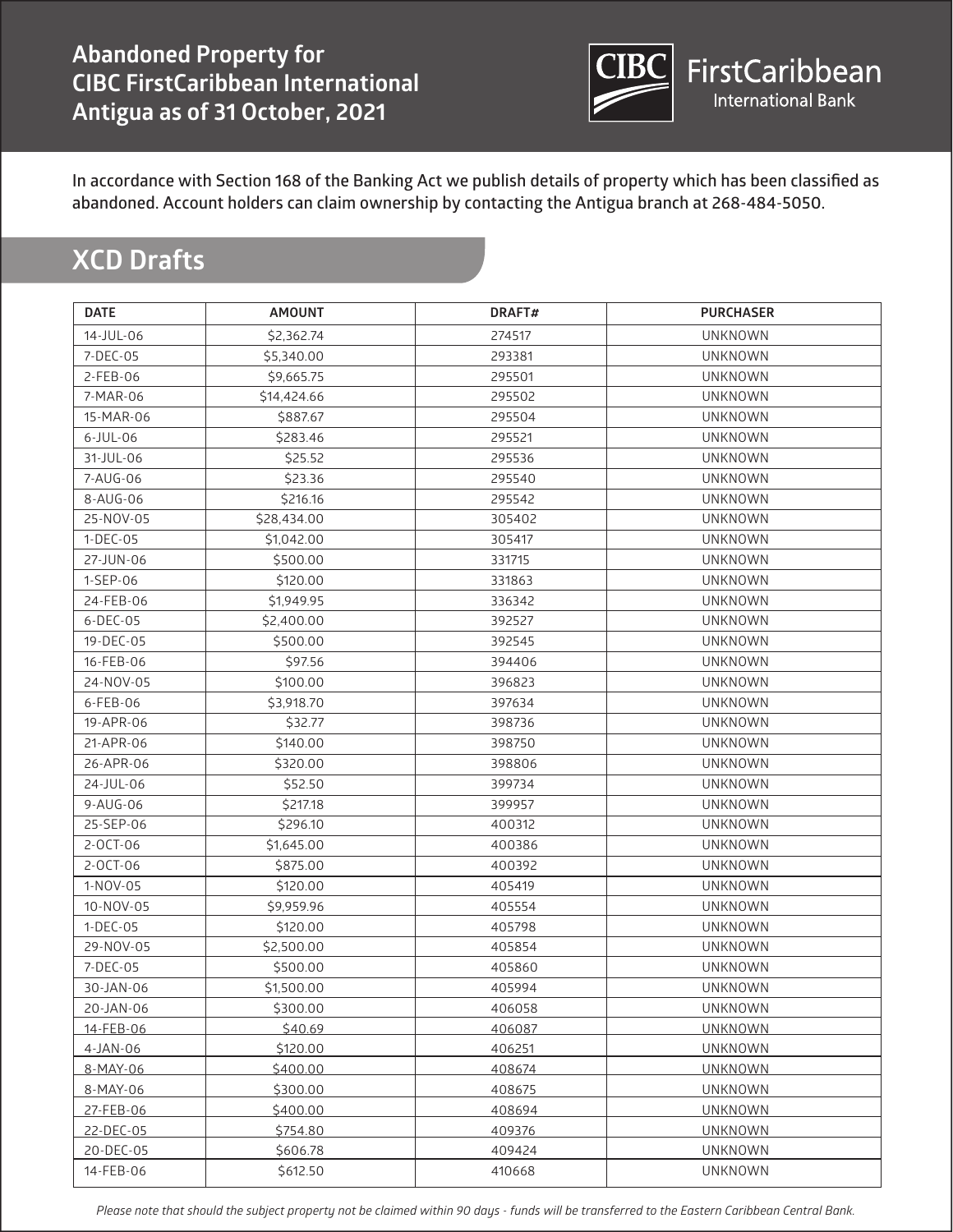

# **XCD Drafts**

| <b>DATE</b> | <b>AMOUNT</b> | DRAFT# | <b>PURCHASER</b> |
|-------------|---------------|--------|------------------|
| 16-FEB-06   | \$816.00      | 410738 | <b>UNKNOWN</b>   |
| 7-MAR-06    | \$205.00      | 411229 | <b>UNKNOWN</b>   |
| 9-MAR-06    | \$38.24       | 411259 | <b>UNKNOWN</b>   |
| 10-MAR-06   | \$140.00      | 411268 | <b>UNKNOWN</b>   |
| 16-MAR-06   | \$450.00      | 411464 | <b>UNKNOWN</b>   |
| 22-MAR-06   | \$85.00       | 411504 | <b>UNKNOWN</b>   |
| 22-MAR-06   | \$185.00      | 411505 | <b>UNKNOWN</b>   |
| 6-APR-06    | \$15.00       | 411948 | <b>UNKNOWN</b>   |
| 13-APR-06   | \$105.33      | 412145 | <b>UNKNOWN</b>   |
| 26-MAY-06   | \$119.86      | 412323 | <b>UNKNOWN</b>   |
| 5-OCT-06    | \$20.00       | 412680 | <b>UNKNOWN</b>   |
| 11-MAY-06   | \$1,105.00    | 413805 | <b>UNKNOWN</b>   |
| 2-OCT-06    | \$749.80      | 414322 | <b>UNKNOWN</b>   |
| 30-MAY-06   | \$3,857.75    | 414601 | <b>UNKNOWN</b>   |
| 30-MAY-06   | \$188.44      | 414608 | <b>UNKNOWN</b>   |
| 23-JUN-06   | \$107.67      | 415222 | <b>UNKNOWN</b>   |
| 20-JUL-06   | \$69.06       | 416001 | <b>UNKNOWN</b>   |
| 24-JUL-06   | \$156.00      | 416041 | <b>UNKNOWN</b>   |
| 24-JUL-06   | \$156.00      | 416053 | <b>UNKNOWN</b>   |
| 21-JUL-06   | \$156.00      | 416112 | <b>UNKNOWN</b>   |
| 16-OCT-06   | \$3,203.74    | 418582 | <b>UNKNOWN</b>   |
| 26-OCT-06   | \$32.50       | 418722 | <b>UNKNOWN</b>   |
| 14-FEB-06   | \$268.24      | 428950 | <b>UNKNOWN</b>   |
| 16-FEB-06   | \$540.00      | 428960 | <b>UNKNOWN</b>   |
| 27-JUN-06   | \$2,000.00    | 429642 | <b>UNKNOWN</b>   |
| 14-JUN-06   | \$1,500.00    | 429652 | <b>UNKNOWN</b>   |
| 22-MAY-06   | \$45.00       | 429801 | <b>UNKNOWN</b>   |
| 20-FEB-06   | \$9,309.68    | 432016 | <b>UNKNOWN</b>   |
| 9-MAR-06    | \$1,000.00    | 432223 | <b>UNKNOWN</b>   |
| 25-NOV-05   | \$43.41       | 432491 | <b>UNKNOWN</b>   |
| 25-NOV-05   | \$78.02       | 432494 | <b>UNKNOWN</b>   |
| 25-NOV-05   | \$97.68       | 432495 | <b>UNKNOWN</b>   |
| 25-NOV-05   | \$113.22      | 432496 | <b>UNKNOWN</b>   |
| 25-NOV-05   | \$90.10       | 432497 | <b>UNKNOWN</b>   |
| 25-NOV-05   | \$43.41       | 432498 | <b>UNKNOWN</b>   |
| 25-NOV-05   | \$43.41       | 432499 | <b>UNKNOWN</b>   |
| 25-NOV-05   | \$43.41       | 432500 | <b>UNKNOWN</b>   |
| 15-DEC-05   | \$19.74       | 432786 | <b>UNKNOWN</b>   |
| 8-DEC-05    | \$414.50      | 433111 | <b>UNKNOWN</b>   |
| 26-JAN-06   | \$4,668.80    | 433862 | <b>UNKNOWN</b>   |
| 3-FEB-06    | \$125.00      | 434320 | <b>UNKNOWN</b>   |
| 12-SEP-06   | \$1,789.70    | 435018 | <b>UNKNOWN</b>   |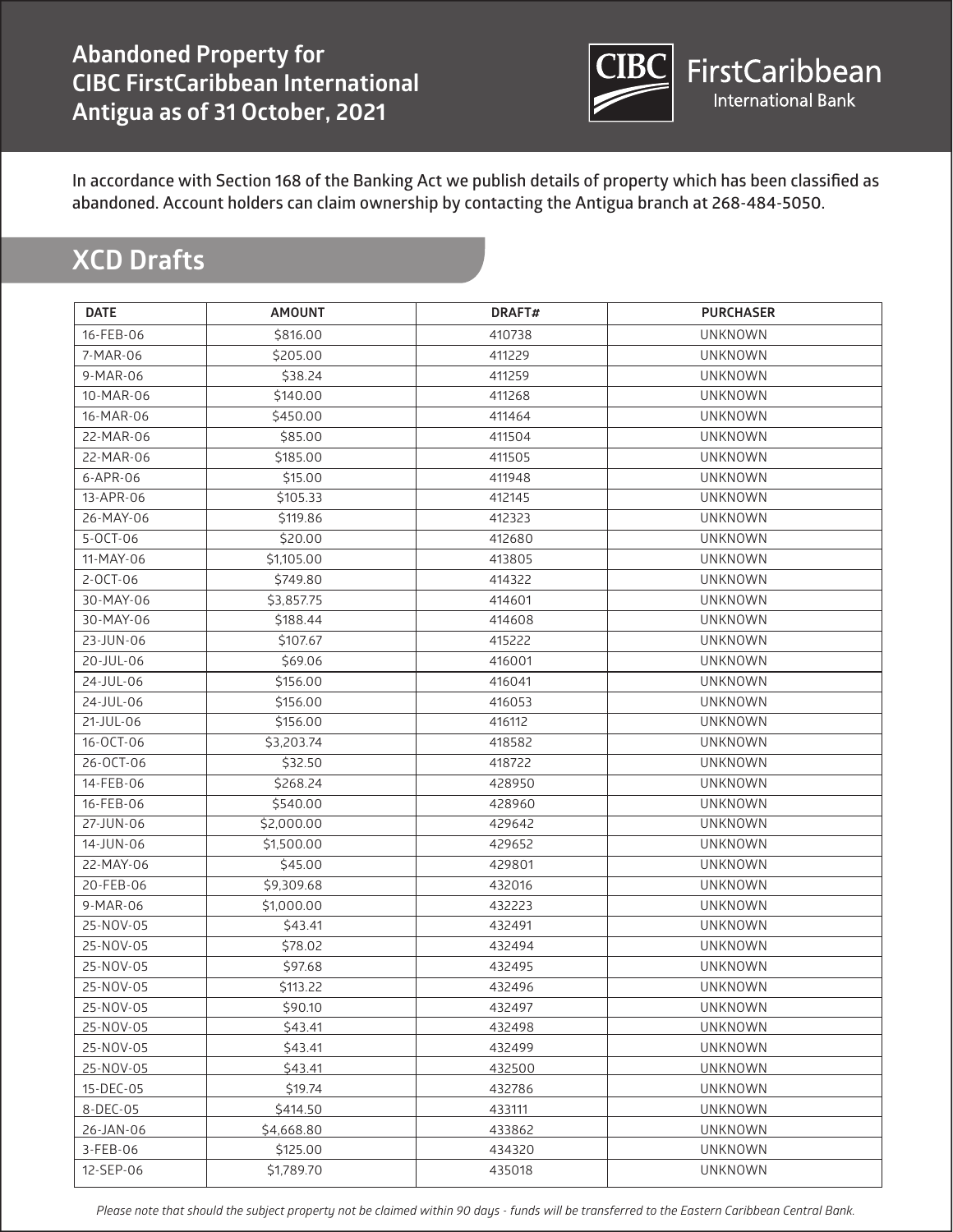

# **XCD Drafts**

| <b>DATE</b>     | <b>AMOUNT</b> | DRAFT#  | <b>PURCHASER</b> |
|-----------------|---------------|---------|------------------|
| 16-MAR-06       | \$3,000.00    | 435204  | <b>UNKNOWN</b>   |
| 28-MAR-06       | \$1,755.00    | 435397  | <b>UNKNOWN</b>   |
| 29-MAR-06       | \$8,000.00    | 435412  | <b>UNKNOWN</b>   |
| 30-MAR-06       | \$358.32      | 435433  | <b>UNKNOWN</b>   |
| 10-APR-06       | \$244.04      | 435707  | <b>UNKNOWN</b>   |
| 2-MAY-06        | \$189.70      | 436256  | <b>UNKNOWN</b>   |
| 12-MAY-06       | \$200.00      | 436547  | <b>UNKNOWN</b>   |
| 21-JUL-06       | \$267.01      | 437236  | <b>UNKNOWN</b>   |
| 3-APR-06        | \$120.00      | 448536  | <b>UNKNOWN</b>   |
| 18-AUG-06       | \$1,000.00    | 448825  | <b>UNKNOWN</b>   |
| 1-JUN-06        | \$120.00      | 449274  | <b>UNKNOWN</b>   |
| 14-JUN-06       | \$318.90      | 449392  | <b>UNKNOWN</b>   |
| 14-JUN-06       | \$62.40       | 449396  | <b>UNKNOWN</b>   |
| 14-JUN-06       | \$804.90      | 449397  | <b>UNKNOWN</b>   |
| 17-JUL-06       | \$598.28      | 449569  | <b>UNKNOWN</b>   |
| 17-JUL-06       | \$410.31      | 449570  | <b>UNKNOWN</b>   |
| 1-SEP-06        | \$350.00      | 449623  | <b>UNKNOWN</b>   |
| 2-FEB-06        | \$120.00      | 462670  | <b>UNKNOWN</b>   |
| 1-MAR-06        | \$120.00      | 462983  | <b>UNKNOWN</b>   |
| 29-MAR-06       | \$536.00      | 463459  | <b>UNKNOWN</b>   |
| 30-MAR-06       | \$630.00      | 463461  | <b>UNKNOWN</b>   |
| 18-OCT-06       | \$400.00      | 466915  | <b>UNKNOWN</b>   |
| 11-SEP-06       | \$405.00      | 468198  | <b>UNKNOWN</b>   |
| $3-JUL-06$      | \$120.00      | 469663  | <b>UNKNOWN</b>   |
| 1-AUG-06        | \$120.00      | 469959  | <b>UNKNOWN</b>   |
| 3-OCT-06        | \$120.00      | 470643  | <b>UNKNOWN</b>   |
| 16-OCT-06       | \$160.00      | 470762  | <b>UNKNOWN</b>   |
| $2 - A UG - 06$ | \$276.00      | 472326  | <b>UNKNOWN</b>   |
| 19-0CT-06       | \$25.00       | 472547  | <b>UNKNOWN</b>   |
| 22-SEP-06       | \$845.00      | 472794  | <b>UNKNOWN</b>   |
| 7-SEP-06        | \$24.99       | 473328  | <b>UNKNOWN</b>   |
| 19-OCT-06       | \$1,950.00    | 473745  | <b>UNKNOWN</b>   |
| 10-OCT-06       | \$200.00      | 474195  | <b>UNKNOWN</b>   |
| 14-JUN-04       | \$170.00      | 4103480 | <b>UNKNOWN</b>   |
| 14-JUN-04       | \$2,828.41    | 6162004 | <b>UNKNOWN</b>   |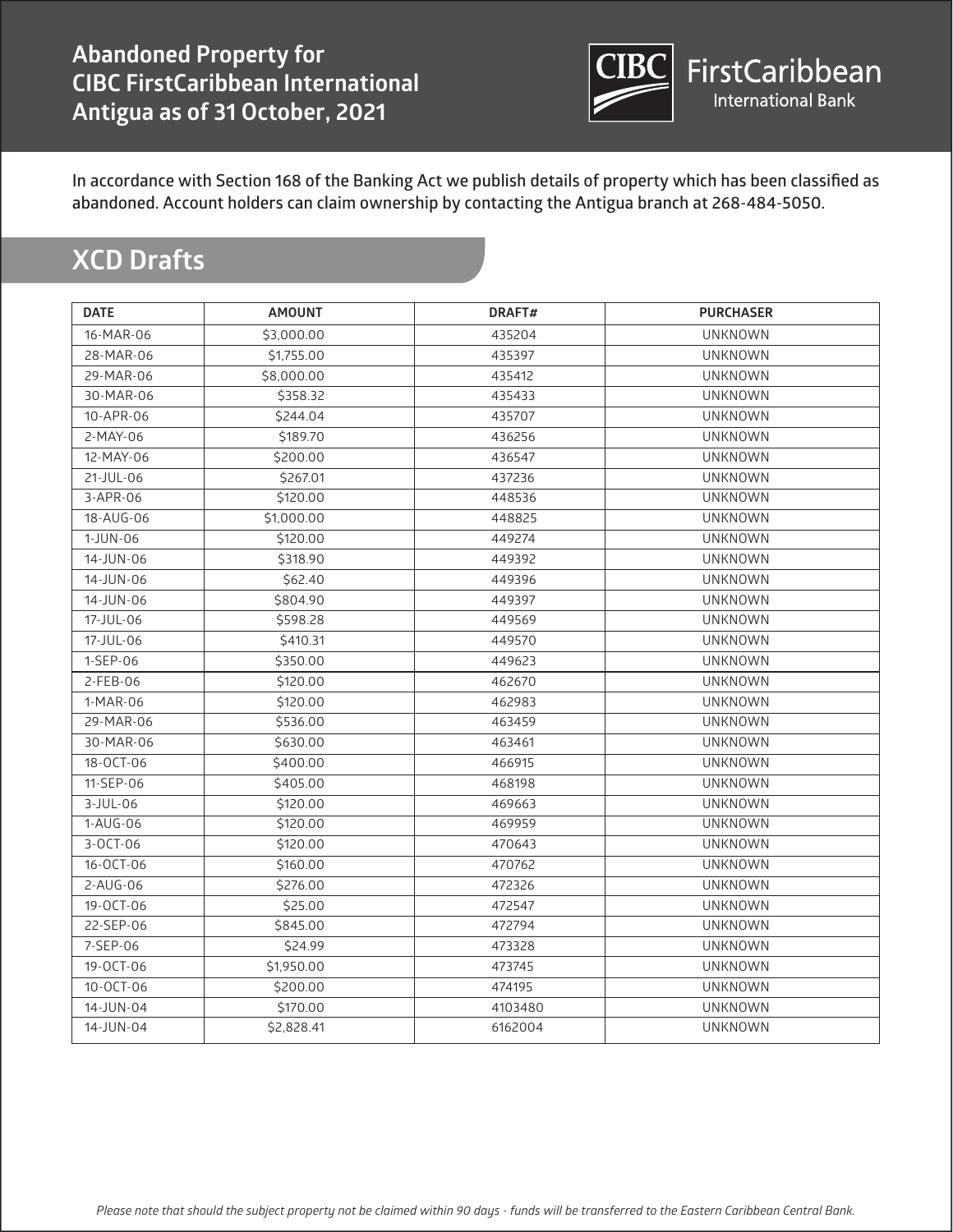

# **USD Drafts**

| <b>DATE</b> | <b>AMOUNT</b> | DRAFT# | <b>PURCHASER</b> |
|-------------|---------------|--------|------------------|
| $9-JAN-06$  | \$15.00       | 32282  | <b>UNKNOWN</b>   |
| $9-JAN-06$  | \$72.00       | 27910  | <b>UNKNOWN</b>   |
| 10-JAN-06   | \$48.58       | 27861  | <b>UNKNOWN</b>   |
| 11-JAN-06   | \$20.00       | 4078   | <b>UNKNOWN</b>   |
| 11-JAN-06   | \$30.00       | 32313  | <b>UNKNOWN</b>   |
| 12-JAN-06   | \$268.69      | 32322  | <b>UNKNOWN</b>   |
| 12-JAN-06   | \$428.55      | 27923  | <b>UNKNOWN</b>   |
| 13-JAN-06   | \$50.00       | 4407   | <b>UNKNOWN</b>   |
| 13-JAN-06   | \$59.00       | 17365  | <b>UNKNOWN</b>   |
| 16-JAN-06   | \$244.10      | 32218  | <b>UNKNOWN</b>   |
| 19-JAN-06   | \$66.00       | 4386   | <b>UNKNOWN</b>   |
| 19-JAN-06   | \$75.00       | 32380  | <b>UNKNOWN</b>   |
| 19-JAN-06   | \$75.00       | 32379  | <b>UNKNOWN</b>   |
| 20-JAN-06   | \$13.40       | 4019   | <b>UNKNOWN</b>   |
| 20-JAN-06   | \$21.20       | 5162   | <b>UNKNOWN</b>   |
| 20-JAN-06   | \$252.05      | 4286   | <b>UNKNOWN</b>   |
| 23-JAN-06   | \$25.00       | 4289   | <b>UNKNOWN</b>   |
| 24-JAN-06   | \$60.00       | 4428   | <b>UNKNOWN</b>   |
| 25-JAN-06   | \$100.00      | 4315   | <b>UNKNOWN</b>   |
| 25-JAN-06   | \$520.81      | 28403  | <b>UNKNOWN</b>   |
| 27-JAN-06   | \$54.00       | 40     | <b>UNKNOWN</b>   |
| 30-JAN-06   | \$25.00       | 26192  | <b>UNKNOWN</b>   |
| 31-JAN-06   | \$40.00       | 4259   | <b>UNKNOWN</b>   |
| 31-JAN-06   | \$50.00       | 23523  | <b>UNKNOWN</b>   |
| 3-FEB-06    | \$25.00       | 4473   | <b>UNKNOWN</b>   |
| 3-FEB-06    | \$41.00       | 4472   | <b>UNKNOWN</b>   |
| 3-FEB-06    | \$279.64      | 28443  | <b>UNKNOWN</b>   |
| 6-FEB-06    | \$44.00       | 34313  | <b>UNKNOWN</b>   |
| 6-FEB-06    | \$1,676.77    | 23544  | <b>UNKNOWN</b>   |
| 7-FEB-06    | \$59.40       | 34234  | <b>UNKNOWN</b>   |
| 9-FEB-06    | \$214.95      | 17607  | <b>UNKNOWN</b>   |
| 9-FEB-06    | \$250.00      | 17233  | <b>UNKNOWN</b>   |
| 10-FEB-06   | \$24.97       | 14290  | <b>UNKNOWN</b>   |
| 10-FEB-06   | \$25.00       | 14289  | <b>UNKNOWN</b>   |
| 13-FEB-06   | \$827.00      | 25195  | <b>UNKNOWN</b>   |
| 15-FEB-06   | \$100.00      | 4589   | <b>UNKNOWN</b>   |
| 15-FEB-06   | \$300.00      | 4525   | <b>UNKNOWN</b>   |
| 16-FEB-06   | \$52.00       | 102    | <b>UNKNOWN</b>   |
| 16-FEB-06   | \$890.00      | 17513  | <b>UNKNOWN</b>   |
| 17-FEB-06   | \$40.00       | 4561   | <b>UNKNOWN</b>   |
| 20-FEB-06   | \$20.00       | 28027  | <b>UNKNOWN</b>   |
| 20-FEB-06   | \$100.00      | 603505 | UNKNOWN          |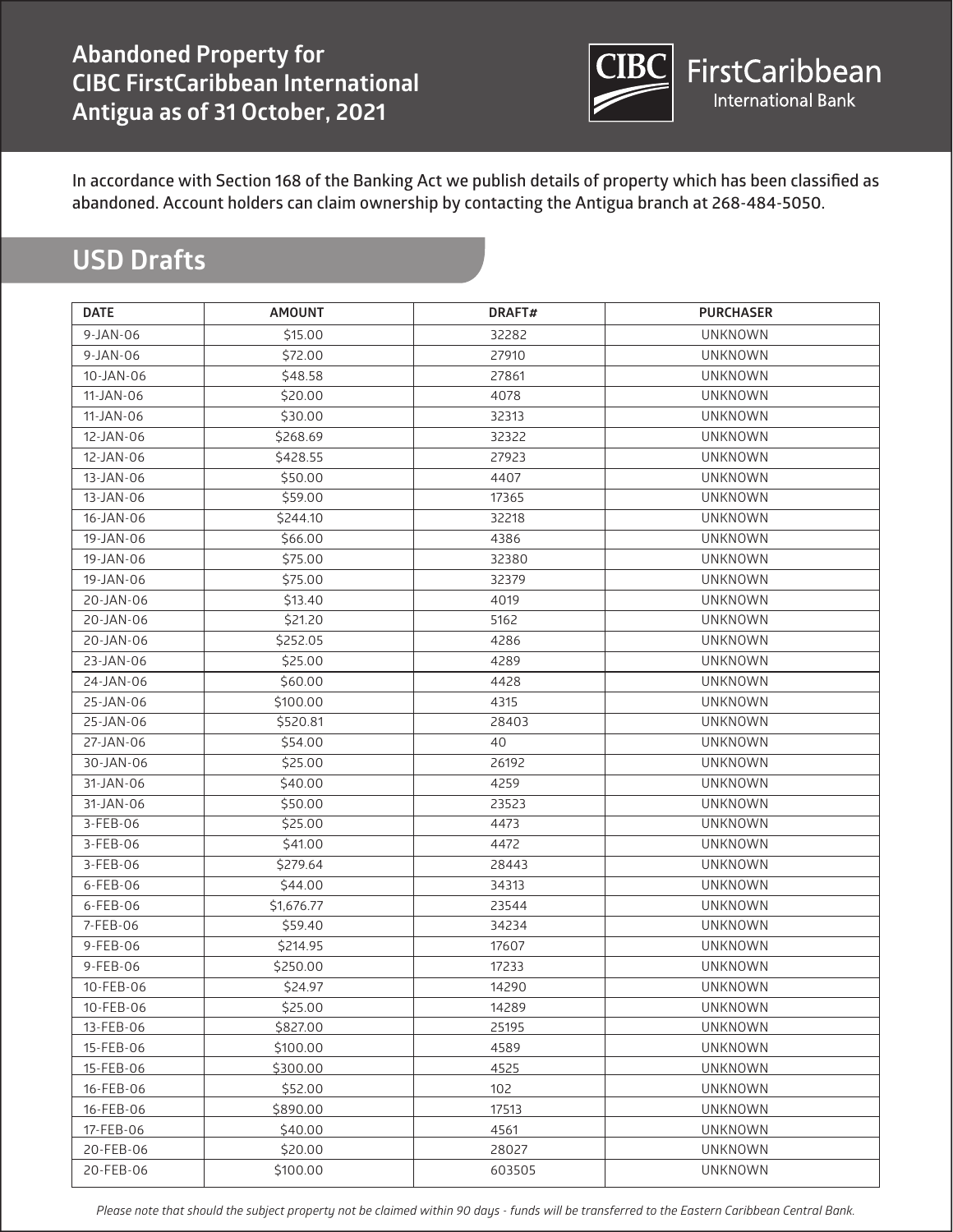

# **USD Drafts**

| <b>DATE</b> | <b>AMOUNT</b> | DRAFT# | <b>PURCHASER</b> |  |
|-------------|---------------|--------|------------------|--|
| 22-FEB-06   | \$40.00       | 4586   | <b>UNKNOWN</b>   |  |
| 22-FEB-06   | \$79.95       | 17802  | <b>UNKNOWN</b>   |  |
| 23-FEB-06   | \$38.90       | 5351   | <b>UNKNOWN</b>   |  |
| 23-FEB-06   | \$200.00      | 603526 | <b>UNKNOWN</b>   |  |
| 24-FEB-06   | \$50.00       | 4628   | <b>UNKNOWN</b>   |  |
| 27-FEB-06   | \$91.02       | 5375   | <b>UNKNOWN</b>   |  |
| 27-FEB-06   | \$123.23      | 5363   | <b>UNKNOWN</b>   |  |
| 27-FEB-06   | \$200.00      | 34535  | <b>UNKNOWN</b>   |  |
| 28-FEB-06   | \$25.00       | 5455   | <b>UNKNOWN</b>   |  |
| 1-MAR-06    | \$15.00       | 5463   | <b>UNKNOWN</b>   |  |
| 1-MAR-06    | \$60.00       | 5459   | <b>UNKNOWN</b>   |  |
| 2-MAR-06    | \$7.32        | 17696  | <b>UNKNOWN</b>   |  |
| 2-MAR-06    | \$9.53        | 17677  | <b>UNKNOWN</b>   |  |
| 2-MAR-06    | \$11.19       | 17674  | <b>UNKNOWN</b>   |  |
| 2-MAR-06    | \$15.00       | 34641  | <b>UNKNOWN</b>   |  |
| 2-MAR-06    | \$27.75       | 17671  | <b>UNKNOWN</b>   |  |
| 2-MAR-06    | \$27.75       | 17685  | <b>UNKNOWN</b>   |  |
| 2-MAR-06    | \$161.91      | 17701  | <b>UNKNOWN</b>   |  |
| 2-MAR-06    | \$200.00      | 603478 | <b>UNKNOWN</b>   |  |
| 6-MAR-06    | \$20.00       | 14271  | <b>UNKNOWN</b>   |  |
| 7-MAR-06    | \$22.00       | 5472   | <b>UNKNOWN</b>   |  |
| 7-MAR-06    | \$40.00       | 5473   | <b>UNKNOWN</b>   |  |
| 7-MAR-06    | \$40.00       | 23712  | <b>UNKNOWN</b>   |  |
| 9-MAR-06    | \$250.00      | 603536 | <b>UNKNOWN</b>   |  |
| $9-MAR-06$  | \$2,244.72    | 171    | <b>UNKNOWN</b>   |  |
| 10-MAR-06   | \$2,666.75    | 34660  | <b>UNKNOWN</b>   |  |
| 10-MAR-06   | \$12,730.00   | 33380  | <b>UNKNOWN</b>   |  |
| 15-MAR-06   | \$50.00       | 5558   | <b>UNKNOWN</b>   |  |
| 16-MAR-06   | \$49.00       | 34766  | <b>UNKNOWN</b>   |  |
| 16-MAR-06   | \$270.00      | 603521 | <b>UNKNOWN</b>   |  |
| 16-MAR-06   | \$1,709.22    | 29055  | <b>UNKNOWN</b>   |  |
| 17-MAR-06   | \$69.82       | 29050  | <b>UNKNOWN</b>   |  |
| 17-MAR-06   | \$250.00      | 29109  | <b>UNKNOWN</b>   |  |
| 20-MAR-06   | \$20.00       | 5602   | <b>UNKNOWN</b>   |  |
| 20-MAR-06   | \$101.00      | 34793  | <b>UNKNOWN</b>   |  |
| 21-MAR-06   | \$130.64      | 29126  | <b>UNKNOWN</b>   |  |
| 22-MAR-06   | \$20.00       | 5546   | <b>UNKNOWN</b>   |  |
| 23-MAR-06   | \$123.23      | 5954   | <b>UNKNOWN</b>   |  |
| 23-MAR-06   | \$204.03      | 29119  | <b>UNKNOWN</b>   |  |
| 23-MAR-06   | \$2,670.00    | 28837  | <b>UNKNOWN</b>   |  |
| 27-MAR-06   | \$363.50      | 18229  | <b>UNKNOWN</b>   |  |
| 28-MAR-06   | \$169.24      | 35029  | <b>UNKNOWN</b>   |  |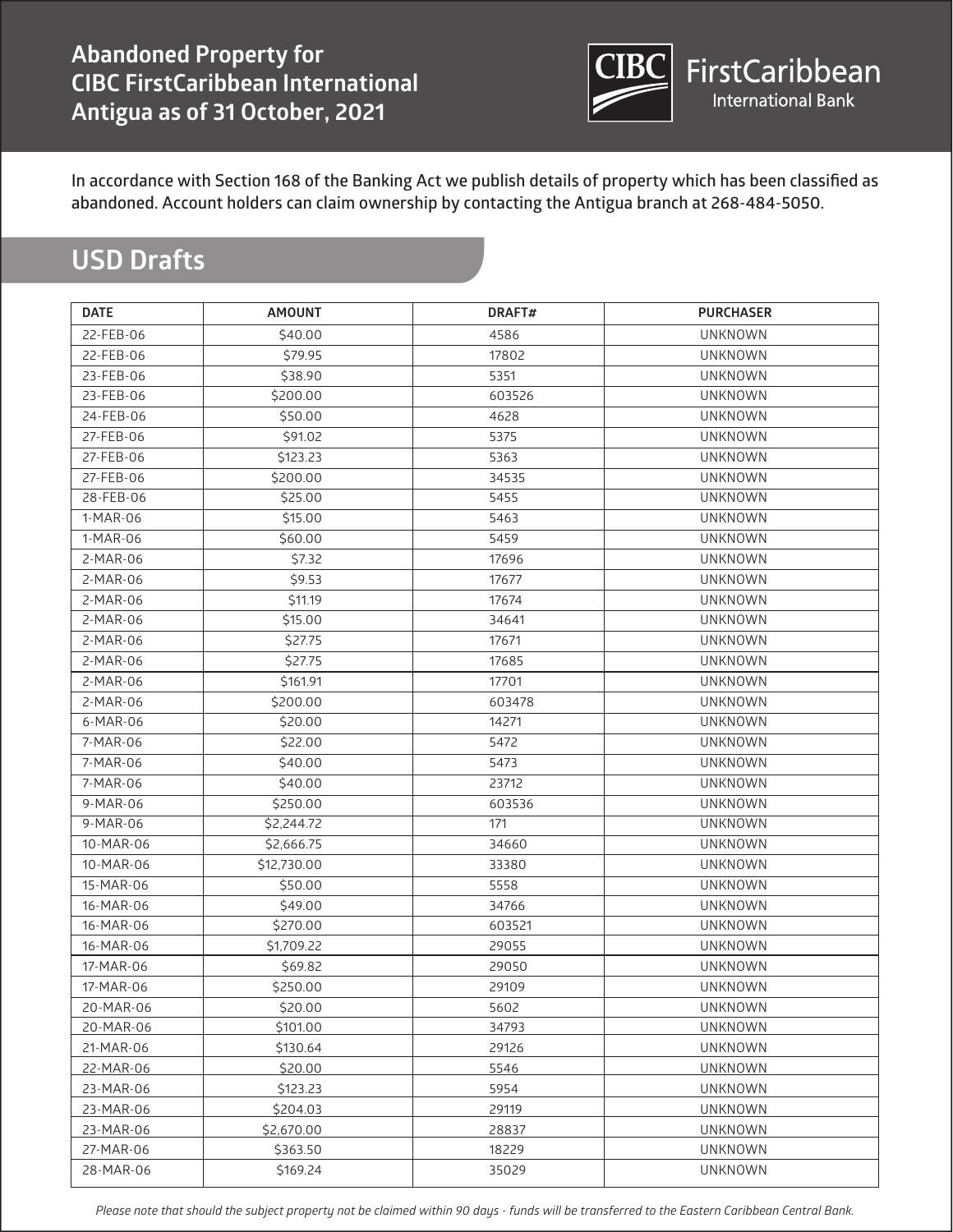

# **USD Drafts**

| <b>DATE</b> | <b>AMOUNT</b> | DRAFT# | <b>PURCHASER</b> |
|-------------|---------------|--------|------------------|
| 30-MAR-06   | \$25.00       | 603498 | <b>UNKNOWN</b>   |
| 30-MAR-06   | \$98.40       | 26535  | <b>UNKNOWN</b>   |
| 30-MAR-06   | \$231.65      | 115    | <b>UNKNOWN</b>   |
| 31-MAR-06   | \$58.00       | 5789   | <b>UNKNOWN</b>   |
| 31-MAR-06   | \$100.00      | 5054   | <b>UNKNOWN</b>   |
| 31-MAR-06   | \$215.00      | 26551  | <b>UNKNOWN</b>   |
| 3-APR-06    | \$23.00       | 17016  | <b>UNKNOWN</b>   |
| 3-APR-06    | \$70.00       | 35052  | <b>UNKNOWN</b>   |
| 5-APR-06    | \$66.00       | 5816   | <b>UNKNOWN</b>   |
| 6-APR-06    | \$8.00        | 18246  | <b>UNKNOWN</b>   |
| 6-APR-06    | \$36.58       | 25373  | <b>UNKNOWN</b>   |
| 6-APR-06    | \$394.71      | 25375  | <b>UNKNOWN</b>   |
| 7-APR-06    | \$20.00       | 5783   | <b>UNKNOWN</b>   |
| 7-APR-06    | \$23.00       | 14246  | <b>UNKNOWN</b>   |
| 10-APR-06   | \$16.89       | 5769   | <b>UNKNOWN</b>   |
| 10-APR-06   | \$27.00       | 5039   | <b>UNKNOWN</b>   |
| 10-APR-06   | \$50.00       | 26592  | <b>UNKNOWN</b>   |
| 10-APR-06   | \$50.00       | 26591  | <b>UNKNOWN</b>   |
| 11-APR-06   | \$23.00       | 17051  | <b>UNKNOWN</b>   |
| 12-APR-06   | \$40.00       | 34937  | <b>UNKNOWN</b>   |
| 13-APR-06   | \$66.80       | 6065   | <b>UNKNOWN</b>   |
| 13-APR-06   | \$122.80      | 6070   | <b>UNKNOWN</b>   |
| 13-APR-06   | \$133.20      | 6074   | <b>UNKNOWN</b>   |
| 19-APR-06   | \$22.20       | 6151   | <b>UNKNOWN</b>   |
| 19-APR-06   | \$23.88       | 25413  | <b>UNKNOWN</b>   |
| 19-APR-06   | \$46.00       | 29363  | <b>UNKNOWN</b>   |
| 19-APR-06   | \$58.00       | 23972  | <b>UNKNOWN</b>   |
| 21-APR-06   | \$158.00      | 23992  | <b>UNKNOWN</b>   |
| 21-APR-06   | \$300.00      | 5939   | <b>UNKNOWN</b>   |
| 26-APR-06   | \$10.00       | 14213  | <b>UNKNOWN</b>   |
| 27-APR-06   | \$113.14      | 25464  | <b>UNKNOWN</b>   |
| 27-APR-06   | \$389.52      | 29728  | <b>UNKNOWN</b>   |
| 27-APR-06   | \$585.00      | 32552  | <b>UNKNOWN</b>   |
| 28-APR-06   | \$15.00       | 27760  | <b>UNKNOWN</b>   |
| 2-MAY-06    | \$100.00      | 5798   | <b>UNKNOWN</b>   |
| 4-MAY-06    | \$50.00       | 29391  | <b>UNKNOWN</b>   |
| 5-MAY-06    | \$934.40      | 32996  | <b>UNKNOWN</b>   |
| 5-MAY-06    | \$2,033.00    | 25519  | <b>UNKNOWN</b>   |
| 8-MAY-06    | \$50.00       | 18087  | <b>UNKNOWN</b>   |
| 8-MAY-06    | \$350.00      | 33002  | <b>UNKNOWN</b>   |
| 10-MAY-06   | \$50.00       | 6823   | <b>UNKNOWN</b>   |
| 10-MAY-06   | \$600.00      | 26753  | <b>UNKNOWN</b>   |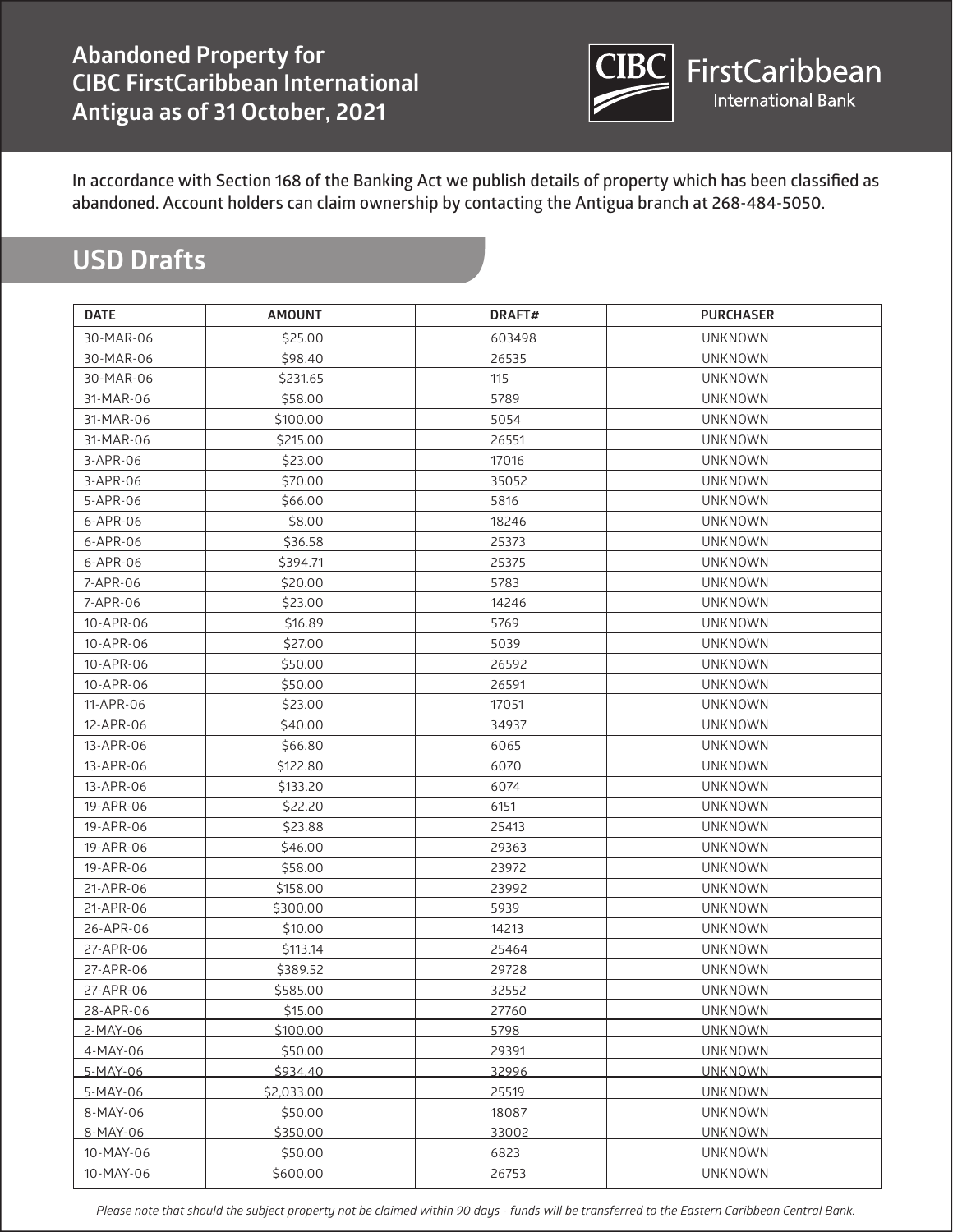

# **USD Drafts**

| <b>DATE</b> | <b>AMOUNT</b> | DRAFT# | <b>PURCHASER</b> |
|-------------|---------------|--------|------------------|
| 11-MAY-06   | \$70.00       | 6342   | <b>UNKNOWN</b>   |
| 12-MAY-06   | \$60.18       | 17754  | <b>UNKNOWN</b>   |
| 12-MAY-06   | \$151.67      | 24127  | <b>UNKNOWN</b>   |
| 12-MAY-06   | \$200.00      | 6344   | <b>UNKNOWN</b>   |
| 12-MAY-06   | \$310.56      | 29957  | <b>UNKNOWN</b>   |
| 12-MAY-06   | \$799.48      | 29962  | <b>UNKNOWN</b>   |
| 12-MAY-06   | \$1,300.95    | 29960  | <b>UNKNOWN</b>   |
| 16-MAY-06   | \$14.00       | 6869   | <b>UNKNOWN</b>   |
| 16-MAY-06   | \$86.85       | 18616  | <b>UNKNOWN</b>   |
| 16-MAY-06   | \$146.69      | 17772  | <b>UNKNOWN</b>   |
| 16-MAY-06   | \$268.67      | 17796  | <b>UNKNOWN</b>   |
| 16-MAY-06   | \$352.75      | 17781  | <b>UNKNOWN</b>   |
| 16-MAY-06   | \$368.02      | 18606  | <b>UNKNOWN</b>   |
| 16-MAY-06   | \$556.19      | 17793  | <b>UNKNOWN</b>   |
| 16-MAY-06   | \$904.47      | 17763  | <b>UNKNOWN</b>   |
| 16-MAY-06   | \$4,556.75    | 6860   | <b>UNKNOWN</b>   |
| 17-MAY-06   | \$26.61       | 7110   | <b>UNKNOWN</b>   |
| 17-MAY-06   | \$40.00       | 6871   | <b>UNKNOWN</b>   |
| 17-MAY-06   | \$142.13      | 7165   | <b>UNKNOWN</b>   |
| 18-MAY-06   | \$20.00       | 29422  | <b>UNKNOWN</b>   |
| 18-MAY-06   | \$20.00       | 29783  | <b>UNKNOWN</b>   |
| 19-MAY-06   | \$20.00       | 30006  | <b>UNKNOWN</b>   |
| 19-MAY-06   | \$33.00       | 6887   | <b>UNKNOWN</b>   |
| 19-MAY-06   | \$40.00       | 6886   | <b>UNKNOWN</b>   |
| 19-MAY-06   | \$46.00       | 6885   | <b>UNKNOWN</b>   |
| 23-MAY-06   | \$14.59       | 6454   | <b>UNKNOWN</b>   |
| 29-MAY-06   | \$290.73      | 18136  | <b>UNKNOWN</b>   |
| 30-MAY-06   | \$50.00       | 14039  | <b>UNKNOWN</b>   |
| 30-MAY-06   | \$50.00       | 14038  | <b>UNKNOWN</b>   |
| 30-MAY-06   | \$300.00      | 29796  | <b>UNKNOWN</b>   |
| 30-MAY-06   | \$1,000.00    | 18791  | <b>UNKNOWN</b>   |
| 1-JUN-06    | \$50.00       | 7281   | <b>UNKNOWN</b>   |
| 1-JUN-06    | \$100.00      | 7280   | <b>UNKNOWN</b>   |
| 1-JUN-06    | \$2,911.86    | 7247   | <b>UNKNOWN</b>   |
| 7-JUN-06    | \$100.00      | 7296   | <b>UNKNOWN</b>   |
| 7-JUN-06    | \$3,005.00    | 33227  | <b>UNKNOWN</b>   |
| 7-JUN-06    | \$8,314.98    | 17834  | <b>UNKNOWN</b>   |
| 8-JUN-06    | \$50.00       | 7340   | <b>UNKNOWN</b>   |
| 9-JUN-06    | \$10.00       | 33239  | <b>UNKNOWN</b>   |
| 13-JUN-06   | \$6.42        | 18675  | <b>UNKNOWN</b>   |
| 14-JUN-06   | \$30.00       | 6974   | <b>UNKNOWN</b>   |
| 14-JUN-06   | \$47.93       | 18637  | <b>UNKNOWN</b>   |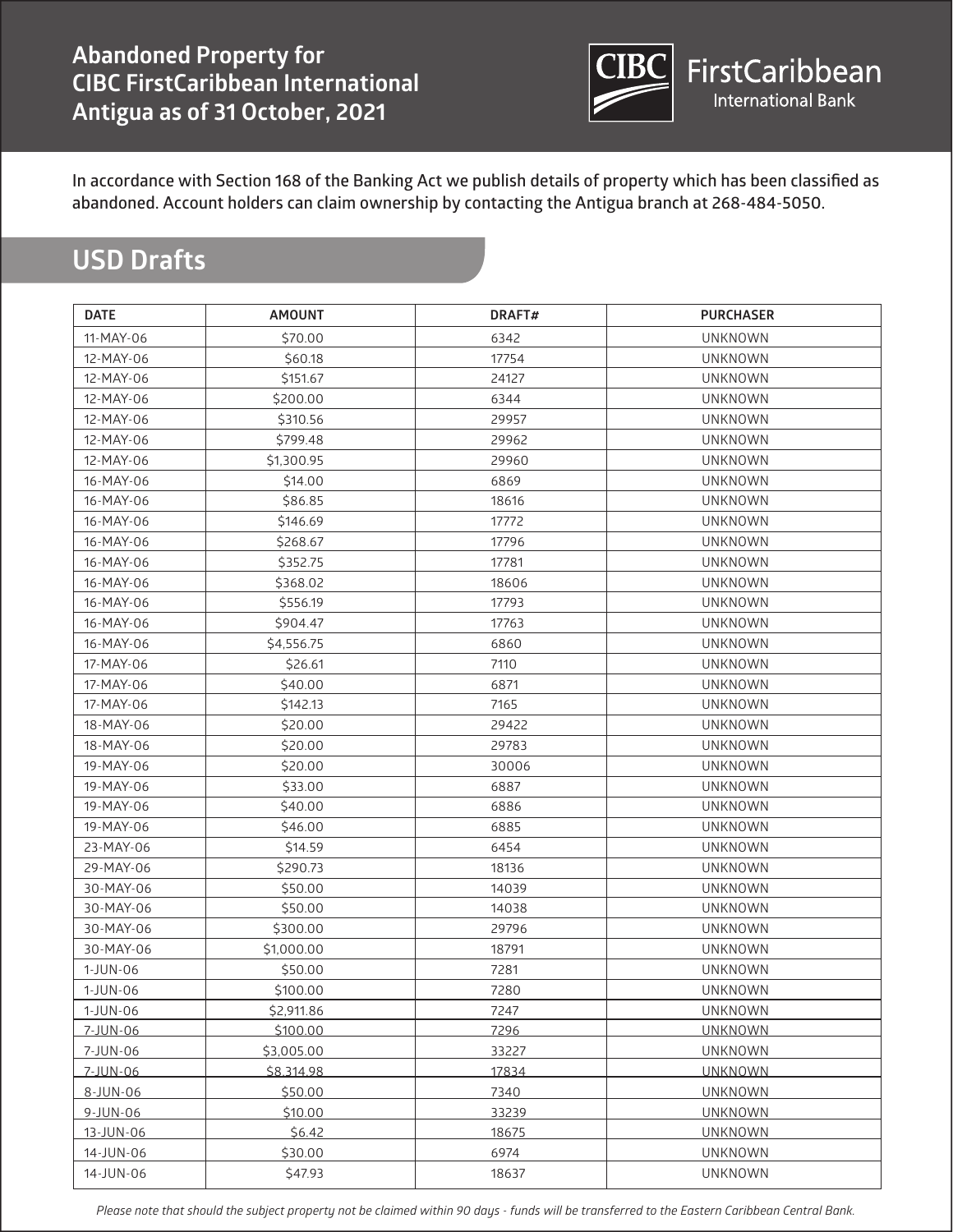

# **USD Drafts**

| <b>DATE</b> | <b>AMOUNT</b> | DRAFT# | <b>PURCHASER</b> |
|-------------|---------------|--------|------------------|
| 14-JUN-06   | \$97.75       | 18638  | <b>UNKNOWN</b>   |
| 14-JUN-06   | \$120.00      | 7310   | <b>UNKNOWN</b>   |
| 14-JUN-06   | \$247.20      | 18641  | <b>UNKNOWN</b>   |
| 14-JUN-06   | \$297.01      | 18635  | <b>UNKNOWN</b>   |
| 14-JUN-06   | \$496.27      | 18643  | <b>UNKNOWN</b>   |
| 15-JUN-06   | \$49.42       | 14128  | <b>UNKNOWN</b>   |
| 15-JUN-06   | \$150.00      | 26969  | <b>UNKNOWN</b>   |
| 19-JUN-06   | \$120.00      | 26985  | <b>UNKNOWN</b>   |
| 20-JUN-06   | \$91.02       | 7757   | <b>UNKNOWN</b>   |
| 20-JUN-06   | \$123.23      | 7771   | <b>UNKNOWN</b>   |
| 20-JUN-06   | \$123.23      | 7775   | <b>UNKNOWN</b>   |
| 20-JUN-06   | \$123.23      | 7273   | <b>UNKNOWN</b>   |
| 20-JUN-06   | \$123.23      | 7271   | <b>UNKNOWN</b>   |
| 20-JUN-06   | \$123.23      | 7773   | <b>UNKNOWN</b>   |
| 20-JUN-06   | \$123.23      | 7548   | UNKNOWN          |
| 20-JUN-06   | \$123.23      | 7759   | <b>UNKNOWN</b>   |
| 20-JUN-06   | \$123.23      | 7788   | <b>UNKNOWN</b>   |
| 20-JUN-06   | \$123.23      | 7753   | <b>UNKNOWN</b>   |
| 20-JUN-06   | \$123.23      | 7549   | <b>UNKNOWN</b>   |
| 20-JUN-06   | \$123.23      | 7754   | <b>UNKNOWN</b>   |
| 20-JUN-06   | \$123.23      | 7770   | <b>UNKNOWN</b>   |
| 20-JUN-06   | \$123.23      | 7274   | <b>UNKNOWN</b>   |
| 20-JUN-06   | \$123.23      | 7774   | <b>UNKNOWN</b>   |
| 20-JUN-06   | \$123.23      | 7532   | <b>UNKNOWN</b>   |
| 20-JUN-06   | \$123.23      | 7784   | <b>UNKNOWN</b>   |
| 20-JUN-06   | \$123.23      | 7760   | <b>UNKNOWN</b>   |
| 20-JUN-06   | \$123.23      | 7534   | <b>UNKNOWN</b>   |
| 20-JUN-06   | \$123.23      | 7526   | <b>UNKNOWN</b>   |
| 20-JUN-06   | \$123.23      | 7547   | <b>UNKNOWN</b>   |
| 20-JUN-06   | \$123.23      | 7542   | <b>UNKNOWN</b>   |
| 20-JUN-06   | \$123.23      | 7529   | <b>UNKNOWN</b>   |
| 20-JUN-06   | \$123.23      | 7756   | <b>UNKNOWN</b>   |
| 20-JUN-06   | \$123.23      | 7527   | <b>UNKNOWN</b>   |
| 20-JUN-06   | \$123.23      | 7778   | <b>UNKNOWN</b>   |
| 20-JUN-06   | \$123.23      | 7535   | <b>UNKNOWN</b>   |
| 20-JUN-06   | \$136.35      | 7772   | <b>UNKNOWN</b>   |
| 20-JUN-06   | \$150.00      | 30332  | <b>UNKNOWN</b>   |
| 20-JUN-06   | \$211.69      | 7768   | <b>UNKNOWN</b>   |
| 20-JUN-06   | \$212.23      | 7536   | <b>UNKNOWN</b>   |
| 20-JUN-06   | \$246.60      | 7537   | <b>UNKNOWN</b>   |
| 20-JUN-06   | \$249.35      | 7761   | <b>UNKNOWN</b>   |
| 20-JUN-06   | \$273.08      | 7528   | <b>UNKNOWN</b>   |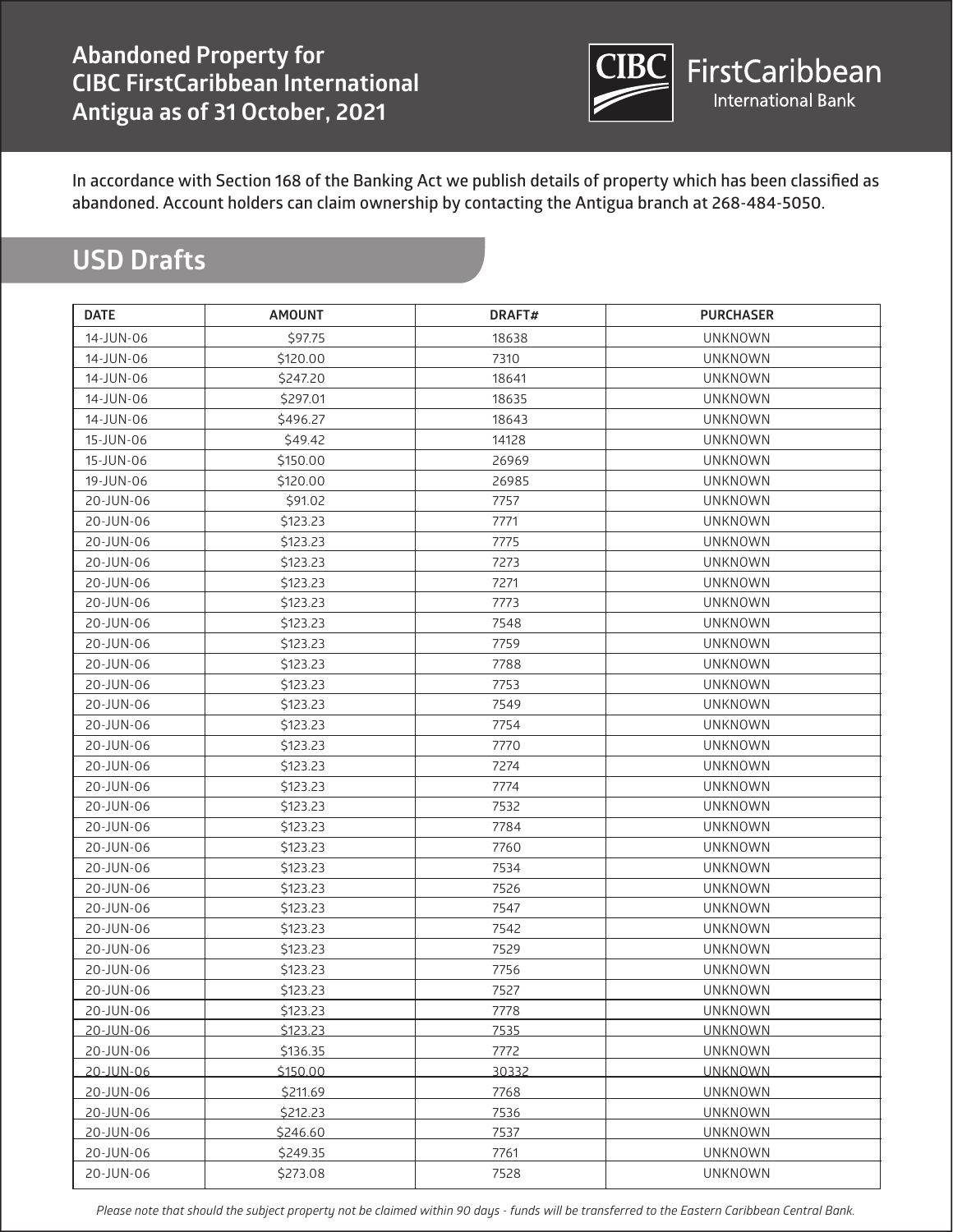

# **USD Drafts**

| <b>DATE</b> | <b>AMOUNT</b> | DRAFT# | <b>PURCHASER</b> |
|-------------|---------------|--------|------------------|
| 20-JUN-06   | \$386.99      | 7781   | <b>UNKNOWN</b>   |
| 20-JUN-06   | \$739.74      | 7541   | <b>UNKNOWN</b>   |
| 21-JUN-06   | \$30.00       | 7394   | <b>UNKNOWN</b>   |
| 21-JUN-06   | \$50.00       | 7393   | <b>UNKNOWN</b>   |
| 21-JUN-06   | \$123.23      | 7791   | <b>UNKNOWN</b>   |
| 23-JUN-06   | \$100.00      | 14424  | <b>UNKNOWN</b>   |
| 26-JUN-06   | \$23.00       | 14430  | <b>UNKNOWN</b>   |
| 26-JUN-06   | \$29.00       | 7463   | <b>UNKNOWN</b>   |
| 26-JUN-06   | \$127.87      | 7398   | <b>UNKNOWN</b>   |
| 27-JUN-06   | \$19.73       | 7430   | <b>UNKNOWN</b>   |
| 29-JUN-06   | \$4,000.00    | 14139  | <b>UNKNOWN</b>   |
| $4$ -JUL-06 | \$50.00       | 33642  | UNKNOWN          |
| $6$ -JUL-06 | \$5.32        | 7585   | <b>UNKNOWN</b>   |
| $6$ -JUL-06 | \$20.00       | 7561   | <b>UNKNOWN</b>   |
| $6$ -JUL-06 | \$100.00      | 7560   | <b>UNKNOWN</b>   |
| 10-JUL-06   | \$27.53       | 7618   | <b>UNKNOWN</b>   |
| 11-JUL-06   | \$40.00       | 29720  | <b>UNKNOWN</b>   |
| 12-JUL-06   | \$30.00       | 7628   | <b>UNKNOWN</b>   |
| 12-JUL-06   | \$40.00       | 464    | <b>UNKNOWN</b>   |
| 12-JUL-06   | \$87.00       | 7524   | <b>UNKNOWN</b>   |
| 13-JUL-06   | \$268.37      | 15252  | <b>UNKNOWN</b>   |
| 14-JUL-06   | \$5,000.00    | 30392  | <b>UNKNOWN</b>   |
| 17-JUL-06   | \$10.00       | 7641   | <b>UNKNOWN</b>   |
| 17-JUL-06   | \$29.00       | 7640   | <b>UNKNOWN</b>   |
| 18-JUL-06   | \$23.00       | 14301  | <b>UNKNOWN</b>   |
| 18-JUL-06   | \$110.22      | 18707  | <b>UNKNOWN</b>   |
| 18-JUL-06   | \$191.52      | 18700  | <b>UNKNOWN</b>   |
| 18-JUL-06   | \$386.76      | 18697  | <b>UNKNOWN</b>   |
| 19-JUL-06   | \$40.00       | 7635   | <b>UNKNOWN</b>   |
| 25-JUL-06   | \$35.41       | 30653  | <b>UNKNOWN</b>   |
| 27-JUL-06   | \$16.00       | 30726  | <b>UNKNOWN</b>   |
| 27-JUL-06   | \$23.00       | 14553  | <b>UNKNOWN</b>   |
| 31-JUL-06   | \$18.00       | 14560  | <b>UNKNOWN</b>   |
| 1-AUG-06    | \$200.00      | 8017   | <b>UNKNOWN</b>   |
| 2-AUG-06    | \$8.49        | 14569  | <b>UNKNOWN</b>   |
| 4-AUG-06    | \$25.00       | 8555   | <b>UNKNOWN</b>   |
| 4-AUG-06    | \$693.00      | 14361  | <b>UNKNOWN</b>   |
| 4-AUG-06    | \$760.00      | 27240  | <b>UNKNOWN</b>   |
| 8-AUG-06    | \$70.00       | 30771  | <b>UNKNOWN</b>   |
| 9-AUG-06    | \$20.00       | 8636   | <b>UNKNOWN</b>   |
| 9-AUG-06    | \$20.00       | 8052   | <b>UNKNOWN</b>   |
| 9-AUG-06    | \$150.00      | 30897  | <b>UNKNOWN</b>   |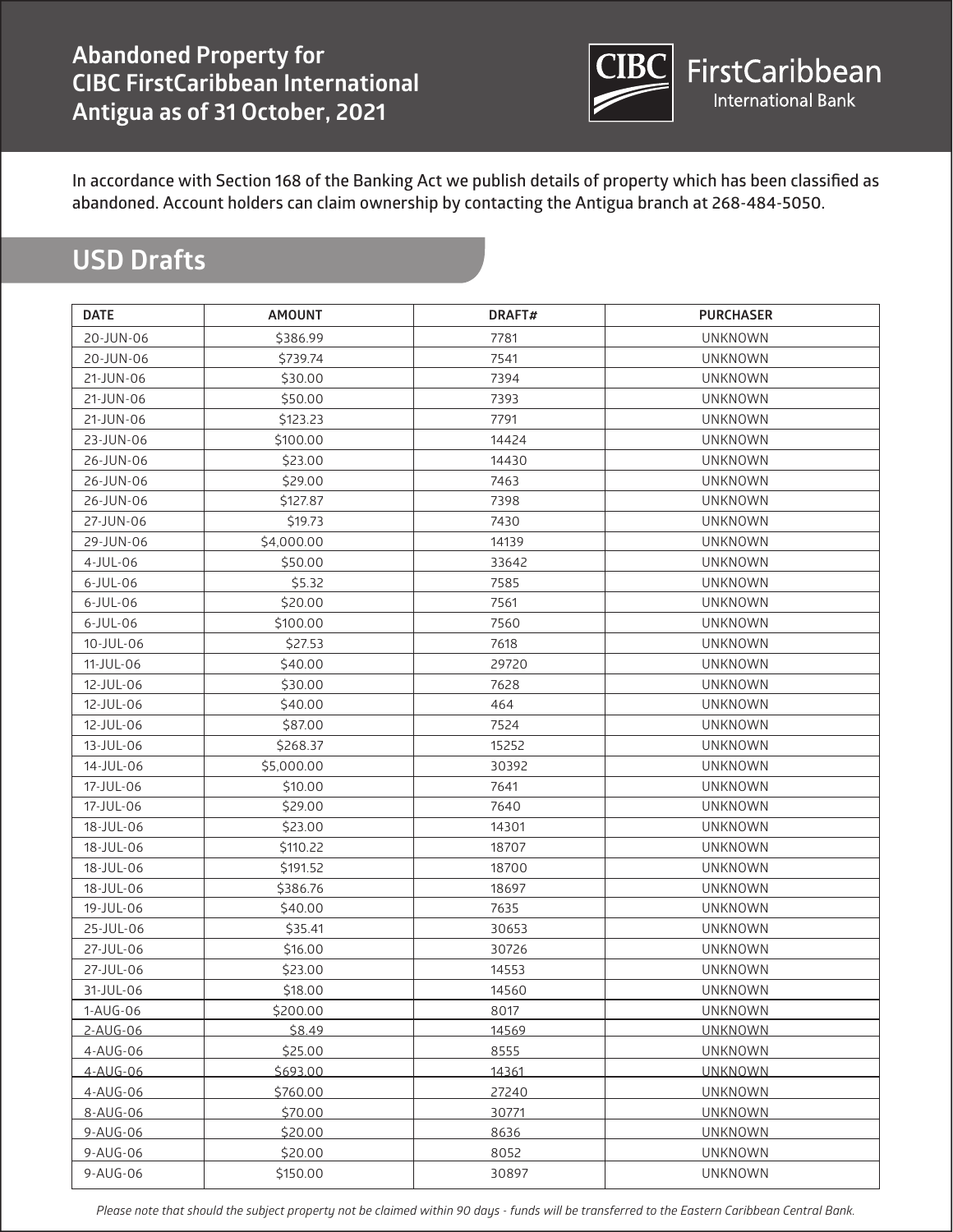

## **USD Drafts**

| <b>DATE</b> | <b>AMOUNT</b> | DRAFT# | <b>PURCHASER</b> |
|-------------|---------------|--------|------------------|
| 10-AUG-06   | \$1,797.70    | 8869   | <b>UNKNOWN</b>   |
| 14-AUG-06   | \$349.43      | 523    | <b>UNKNOWN</b>   |
| 16-AUG-06   | \$30.00       | 24585  | <b>UNKNOWN</b>   |
| 16-AUG-06   | \$250.00      | 30542  | <b>UNKNOWN</b>   |
| 17-AUG-06   | \$150.00      | 31121  | <b>UNKNOWN</b>   |
| 18-AUG-06   | \$50.00       | 33952  | <b>UNKNOWN</b>   |
| 18-AUG-06   | \$100.00      | 24589  | <b>UNKNOWN</b>   |
| 21-AUG-06   | \$123.23      | 8912   | <b>UNKNOWN</b>   |
| 21-AUG-06   | \$180.45      | 550    | <b>UNKNOWN</b>   |
| 23-AUG-06   | \$46.00       | 8695   | <b>UNKNOWN</b>   |
| 25-AUG-06   | \$34.95       | 8777   | <b>UNKNOWN</b>   |
| 28-AUG-06   | \$23.00       | 14597  | <b>UNKNOWN</b>   |
| 28-AUG-06   | \$5,687.27    | 18007  | <b>UNKNOWN</b>   |
| 29-AUG-06   | \$298.54      | 36780  | <b>UNKNOWN</b>   |
| 30-AUG-06   | \$31.00       | 30577  | <b>UNKNOWN</b>   |
| 31-AUG-06   | \$19.97       | 8797   | <b>UNKNOWN</b>   |
| 31-AUG-06   | \$50.00       | 8735   | <b>UNKNOWN</b>   |
| 1-SEP-06    | \$35.93       | 31148  | <b>UNKNOWN</b>   |
| 1-SEP-06    | \$2,115.85    | 8180   | <b>UNKNOWN</b>   |
| 4-SEP-06    | \$20.00       | 532    | <b>UNKNOWN</b>   |
| 4-SEP-06    | \$30.00       | 14639  | <b>UNKNOWN</b>   |
| 4-SEP-06    | \$30.00       | 8757   | <b>UNKNOWN</b>   |
| 5-SEP-06    | \$53.90       | 14641  | <b>UNKNOWN</b>   |
| 5-SEP-06    | \$53.90       | 14642  | <b>UNKNOWN</b>   |
| 6-SEP-06    | \$10.00       | 602    | <b>UNKNOWN</b>   |
| 6-SEP-06    | \$50.00       | 601    | <b>UNKNOWN</b>   |
| 8-SEP-06    | \$75.00       | 9083   | <b>UNKNOWN</b>   |
| 11-SEP-06   | \$54.95       | 18396  | UNKNOWN          |
| 11-SEP-06   | \$894.55      | 8262   | <b>UNKNOWN</b>   |
| 11-SEP-06   | \$894.55      | 8263   | <b>UNKNOWN</b>   |
| 11-SEP-06   | \$1,364.07    | 8261   | <b>UNKNOWN</b>   |
| 13-SEP-06   | \$11.04       | 31422  | <b>UNKNOWN</b>   |
| 14-SEP-06   | \$23.00       | 14661  | <b>UNKNOWN</b>   |
| 14-SEP-06   | \$23.80       | 34048  | <b>UNKNOWN</b>   |
| 15-SEP-06   | \$82.00       | 30822  | <b>UNKNOWN</b>   |
| 15-SEP-06   | \$1,906.50    | 31429  | <b>UNKNOWN</b>   |
| 15-SEP-06   | \$10,000.00   | 6072   | <b>UNKNOWN</b>   |
| 18-SEP-06   | \$1,644.92    | 34151  | <b>UNKNOWN</b>   |
| 20-SEP-06   | \$30.00       | 30828  | <b>UNKNOWN</b>   |
| 25-SEP-06   | \$10.00       | 9133   | <b>UNKNOWN</b>   |
| 25-SEP-06   | \$40.00       | 9132   | <b>UNKNOWN</b>   |
| 26-SEP-06   | \$20.00       | 31395  | <b>UNKNOWN</b>   |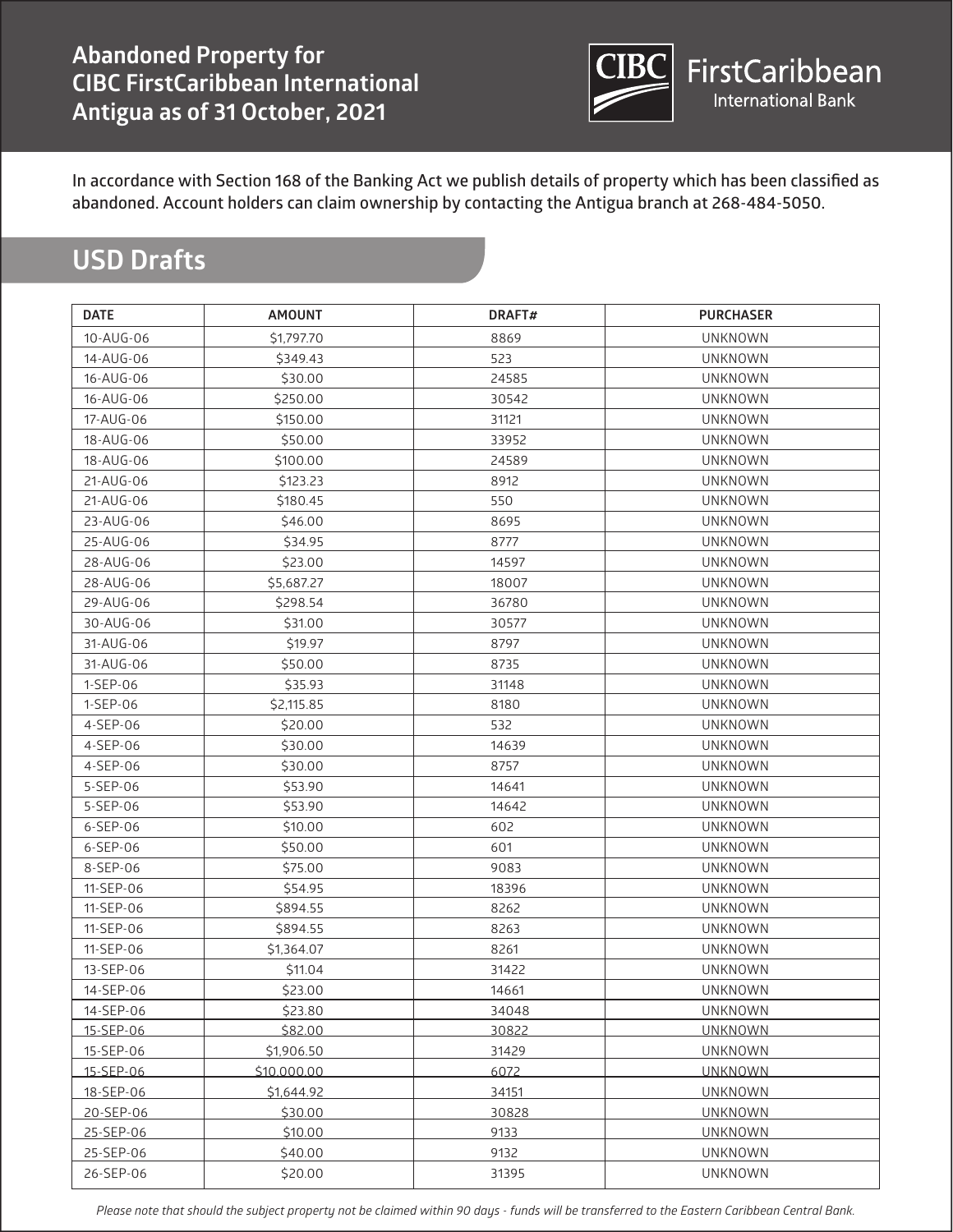

# **USD Drafts**

| <b>DATE</b>    | <b>AMOUNT</b> | DRAFT# | <b>PURCHASER</b> |
|----------------|---------------|--------|------------------|
| 27-SEP-06      | \$20.00       | 9196   | <b>UNKNOWN</b>   |
| 27-SEP-06      | \$273.00      | 31467  | <b>UNKNOWN</b>   |
| 27-SEP-06      | \$300.00      | 8775   | <b>UNKNOWN</b>   |
| 27-SEP-06      | \$410.00      | 8774   | <b>UNKNOWN</b>   |
| 28-SEP-06      | \$58.82       | 9408   | <b>UNKNOWN</b>   |
| 29-SEP-06      | \$6,570.00    | 4270   | <b>UNKNOWN</b>   |
| $2 - OCT - 06$ | \$250.00      | 14681  | <b>UNKNOWN</b>   |
| $3-0CT-06$     | \$40.00       | 30843  | <b>UNKNOWN</b>   |
| $3-0CT-06$     | \$1,673.55    | 31495  | <b>UNKNOWN</b>   |
| 4-OCT-06       | \$554.22      | 35970  | <b>UNKNOWN</b>   |
| 5-OCT-06       | \$20.00       | 27537  | <b>UNKNOWN</b>   |
| 5-OCT-06       | \$50.00       | 30944  | <b>UNKNOWN</b>   |
| 5-OCT-06       | \$150.00      | 30833  | <b>UNKNOWN</b>   |
| 12-OCT-06      | \$7.50        | 35258  | <b>UNKNOWN</b>   |
| 12-OCT-06      | \$7.50        | 35257  | <b>UNKNOWN</b>   |
| 13-OCT-06      | \$50.00       | 31776  | <b>UNKNOWN</b>   |
| 16-OCT-06      | \$20.00       | 9173   | <b>UNKNOWN</b>   |
| 16-OCT-06      | \$120.00      | 24879  | <b>UNKNOWN</b>   |
| 16-OCT-06      | \$500.00      | 31696  | <b>UNKNOWN</b>   |
| 18-OCT-06      | \$27.00       | 31886  | <b>UNKNOWN</b>   |
| 20-OCT-06      | \$20.00       | 9547   | <b>UNKNOWN</b>   |
| 25-OCT-06      | \$331.26      | 9783   | <b>UNKNOWN</b>   |
| 26-OCT-06      | \$100.00      | 36074  | <b>UNKNOWN</b>   |
| 27-OCT-06      | \$630.27      | 9595   | <b>UNKNOWN</b>   |
| 31-OCT-06      | \$1,474.00    | 36132  | <b>UNKNOWN</b>   |
| 31-OCT-06      | \$6,092.50    | 4333   | <b>UNKNOWN</b>   |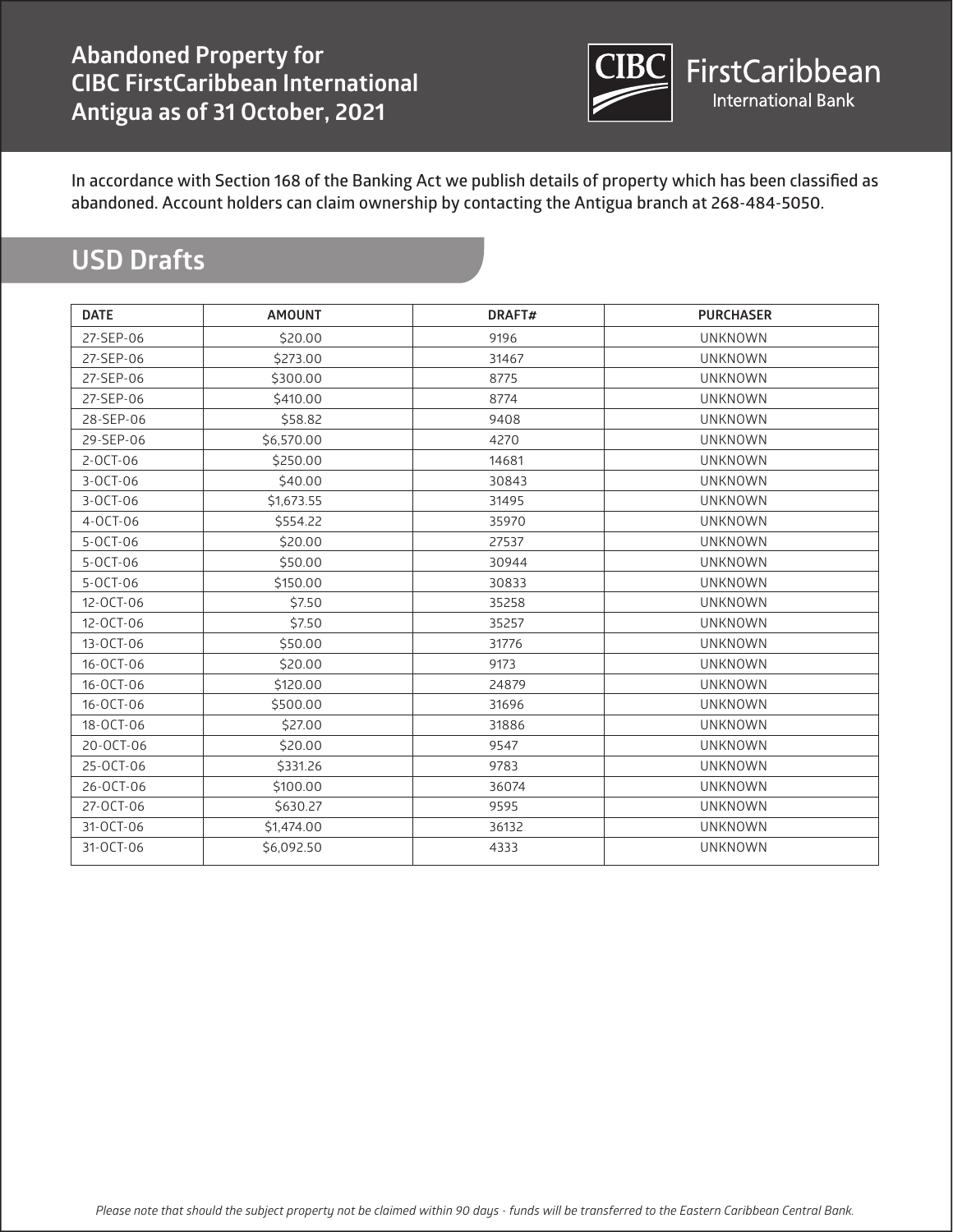

#### **TTD Drafts**

| 9-JAN-06<br>\$18,655.25<br>00009928<br><b>UNKNOWN</b><br>13-JAN-06<br>\$45.00<br>13206<br><b>UNKNOWN</b><br>9555<br><b>UNKNOWN</b><br>13-JAN-06<br>\$45.00<br><b>UNKNOWN</b><br>16-JAN-06<br>\$978.55<br>14734<br>17-JAN-06<br>\$45.00<br>14736<br><b>UNKNOWN</b><br>8-FEB-06<br>\$50.00<br>13406<br><b>UNKNOWN</b> |  |
|---------------------------------------------------------------------------------------------------------------------------------------------------------------------------------------------------------------------------------------------------------------------------------------------------------------------|--|
|                                                                                                                                                                                                                                                                                                                     |  |
|                                                                                                                                                                                                                                                                                                                     |  |
|                                                                                                                                                                                                                                                                                                                     |  |
|                                                                                                                                                                                                                                                                                                                     |  |
|                                                                                                                                                                                                                                                                                                                     |  |
|                                                                                                                                                                                                                                                                                                                     |  |
| 30-MAR-06<br><b>UNKNOWN</b><br>\$30.00<br>12905                                                                                                                                                                                                                                                                     |  |
| 2-MAY-06<br><b>UNKNOWN</b><br>\$274.00<br>278                                                                                                                                                                                                                                                                       |  |
| \$25.00<br><b>UNKNOWN</b><br>3-MAY-06<br>281                                                                                                                                                                                                                                                                        |  |
| 2-JUN-06<br>\$1,387.00<br>14651<br><b>UNKNOWN</b>                                                                                                                                                                                                                                                                   |  |
| <b>UNKNOWN</b><br>13-JUN-06<br>\$230.63<br>10380                                                                                                                                                                                                                                                                    |  |
| <b>UNKNOWN</b><br>13-JUN-06<br>\$291.15<br>10371                                                                                                                                                                                                                                                                    |  |
| 13-JUN-06<br>\$291.15<br>10377<br><b>UNKNOWN</b>                                                                                                                                                                                                                                                                    |  |
| <b>UNKNOWN</b><br>13-JUN-06<br>\$351.67<br>10373                                                                                                                                                                                                                                                                    |  |
| <b>UNKNOWN</b><br>13-JUN-06<br>\$351.67<br>10363                                                                                                                                                                                                                                                                    |  |
| 13-JUN-06<br>\$351.67<br>10365<br><b>UNKNOWN</b>                                                                                                                                                                                                                                                                    |  |
| \$351.67<br><b>UNKNOWN</b><br>13-JUN-06<br>10367                                                                                                                                                                                                                                                                    |  |
| 13-JUN-06<br>\$520.10<br>10364<br><b>UNKNOWN</b>                                                                                                                                                                                                                                                                    |  |
| 13-JUN-06<br>\$1,501.48<br>10376<br><b>UNKNOWN</b>                                                                                                                                                                                                                                                                  |  |
| 13-JUN-06<br>\$3,014.39<br>10375<br><b>UNKNOWN</b>                                                                                                                                                                                                                                                                  |  |
| 14-JUN-06<br>10392<br><b>UNKNOWN</b><br>\$42.03                                                                                                                                                                                                                                                                     |  |
| <b>UNKNOWN</b><br>14-JUN-06<br>\$52.11<br>10383                                                                                                                                                                                                                                                                     |  |
| 14-JUN-06<br><b>UNKNOWN</b><br>\$67.24<br>10388                                                                                                                                                                                                                                                                     |  |
| <b>UNKNOWN</b><br>14-JUN-06<br>\$79.34<br>10389                                                                                                                                                                                                                                                                     |  |
| <b>UNKNOWN</b><br>14-JUN-06<br>\$79.34<br>10384                                                                                                                                                                                                                                                                     |  |
| \$79.34<br><b>UNKNOWN</b><br>14-JUN-06<br>10396                                                                                                                                                                                                                                                                     |  |
| 14-JUN-06<br>\$139.86<br>10399<br><b>UNKNOWN</b>                                                                                                                                                                                                                                                                    |  |
| 14-JUN-06<br>\$170.12<br>10400<br><b>UNKNOWN</b>                                                                                                                                                                                                                                                                    |  |
| 14-JUN-06<br>10397<br><b>UNKNOWN</b><br>\$170.12                                                                                                                                                                                                                                                                    |  |
| <b>UNKNOWN</b><br>14-JUN-06<br>\$170.12<br>402                                                                                                                                                                                                                                                                      |  |
| 14-JUN-06<br>10390<br><b>UNKNOWN</b><br>\$260.89                                                                                                                                                                                                                                                                    |  |
| \$291.15<br>10385<br><b>UNKNOWN</b><br>14-JUN-06                                                                                                                                                                                                                                                                    |  |
| 14-JUN-06<br>\$351.67<br>UNKNOWN<br>10387                                                                                                                                                                                                                                                                           |  |
| 14-JUN-06<br>\$533.12<br>401<br><b>UNKNOWN</b>                                                                                                                                                                                                                                                                      |  |
| 5-JUL-06<br>\$200.00<br>30098<br><b>UNKNOWN</b>                                                                                                                                                                                                                                                                     |  |
| 24-JUL-06<br>30140<br><b>UNKNOWN</b><br>\$22.41                                                                                                                                                                                                                                                                     |  |
| 9-AUG-06<br>\$50.00<br>9643<br><b>UNKNOWN</b>                                                                                                                                                                                                                                                                       |  |
| 18-AUG-06<br>\$78,521.83<br>30167<br><b>UNKNOWN</b>                                                                                                                                                                                                                                                                 |  |
| 19-SEP-06<br>\$359.91<br>25023<br><b>UNKNOWN</b>                                                                                                                                                                                                                                                                    |  |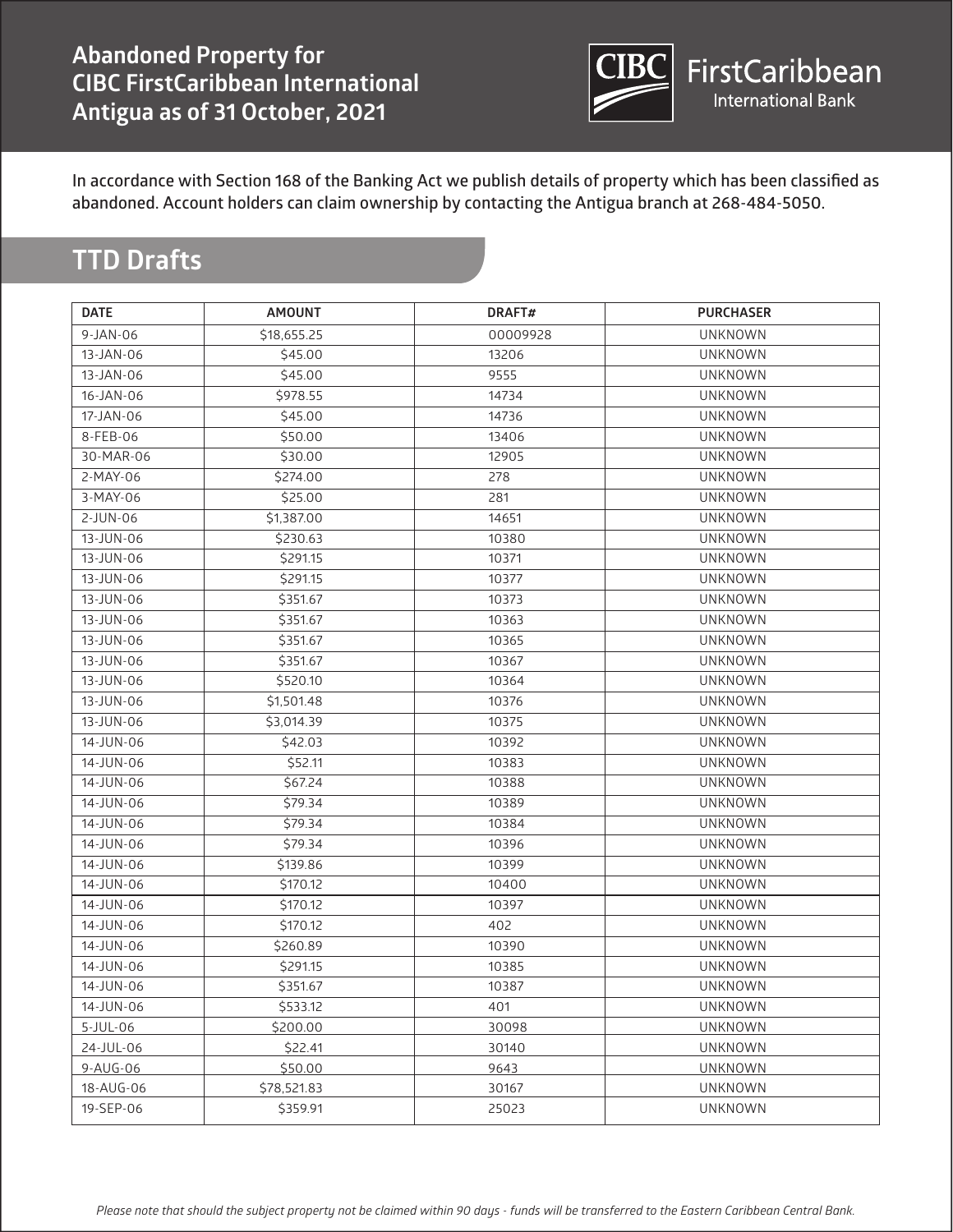

# **GBP Drafts**

| <b>DATE</b>     | <b>AMOUNT</b> | DRAFT# | <b>PURCHASER</b> |
|-----------------|---------------|--------|------------------|
| 9-JAN-06        | \$52.00       | 13476  | <b>UNKNOWN</b>   |
| 13-JAN-06       | \$720.17      | 13482  | <b>UNKNOWN</b>   |
| 16-JAN-06       | \$50.00       | 12429  | <b>UNKNOWN</b>   |
| 17-JAN-06       | \$92.89       | 12448  | <b>UNKNOWN</b>   |
| 24-FEB-06       | \$10.00       | 10262  | <b>UNKNOWN</b>   |
| 24-FEB-06       | \$50.00       | 12489  | <b>UNKNOWN</b>   |
| 28-FEB-06       | \$50.00       | 14059  | <b>UNKNOWN</b>   |
| 2-MAR-06        | \$16.63       | 10010  | <b>UNKNOWN</b>   |
| 7-MAR-06        | \$156.00      | 12828  | <b>UNKNOWN</b>   |
| 9-MAR-06        | \$254.84      | 317    | <b>UNKNOWN</b>   |
| 13-MAR-06       | \$5.00        | 14081  | <b>UNKNOWN</b>   |
| 14-MAR-06       | \$100.00      | 1128   | <b>UNKNOWN</b>   |
| 4-APR-06        | \$70.00       | 10203  | <b>UNKNOWN</b>   |
| 5-APR-06        | \$200.50      | 10184  | <b>UNKNOWN</b>   |
| 27-APR-06       | \$207.00      | 10317  | <b>UNKNOWN</b>   |
| 22-MAY-06       | \$20.76       | 13149  | <b>UNKNOWN</b>   |
| 22-MAY-06       | \$150.00      | 2082   | <b>UNKNOWN</b>   |
| 13-JUN-06       | \$22.47       | 10033  | <b>UNKNOWN</b>   |
| 13-JUN-06       | \$385.94      | 10031  | <b>UNKNOWN</b>   |
| 16-JUN-06       | \$200.00      | 16676  | <b>UNKNOWN</b>   |
| 12-JUL-06       | \$332.40      | 2701   | <b>UNKNOWN</b>   |
| $13 - JUL - 06$ | \$191.42      | 9458   | <b>UNKNOWN</b>   |
| 19-JUL-06       | \$115.00      | 2615   | <b>UNKNOWN</b>   |
| 1-AUG-06        | \$119.78      | 12874  | <b>UNKNOWN</b>   |
| 15-AUG-06       | \$10.50       | 13992  | <b>UNKNOWN</b>   |
| 15-AUG-06       | \$17.01       | 13988  | <b>UNKNOWN</b>   |
| 15-AUG-06       | \$29.25       | 13991  | <b>UNKNOWN</b>   |
| 18-AUG-06       | \$1,800.00    | 14902  | <b>UNKNOWN</b>   |
| 13-SEP-06       | \$69.00       | 487    | <b>UNKNOWN</b>   |
| 13-SEP-06       | \$97.08       | 17303  | <b>UNKNOWN</b>   |
| 15-SEP-06       | \$19.50       | 9678   | <b>UNKNOWN</b>   |
| 25-SEP-06       | \$20.00       | 14657  | <b>UNKNOWN</b>   |
| 27-SEP-06       | \$10.00       | 17244  | <b>UNKNOWN</b>   |
| 9-OCT-06        | \$157.02      | 14785  | <b>UNKNOWN</b>   |
| 12-OCT-06       | \$35.00       | 454    | <b>UNKNOWN</b>   |
| 20-OCT-06       | \$100.00      | 12619  | <b>UNKNOWN</b>   |
|                 |               |        |                  |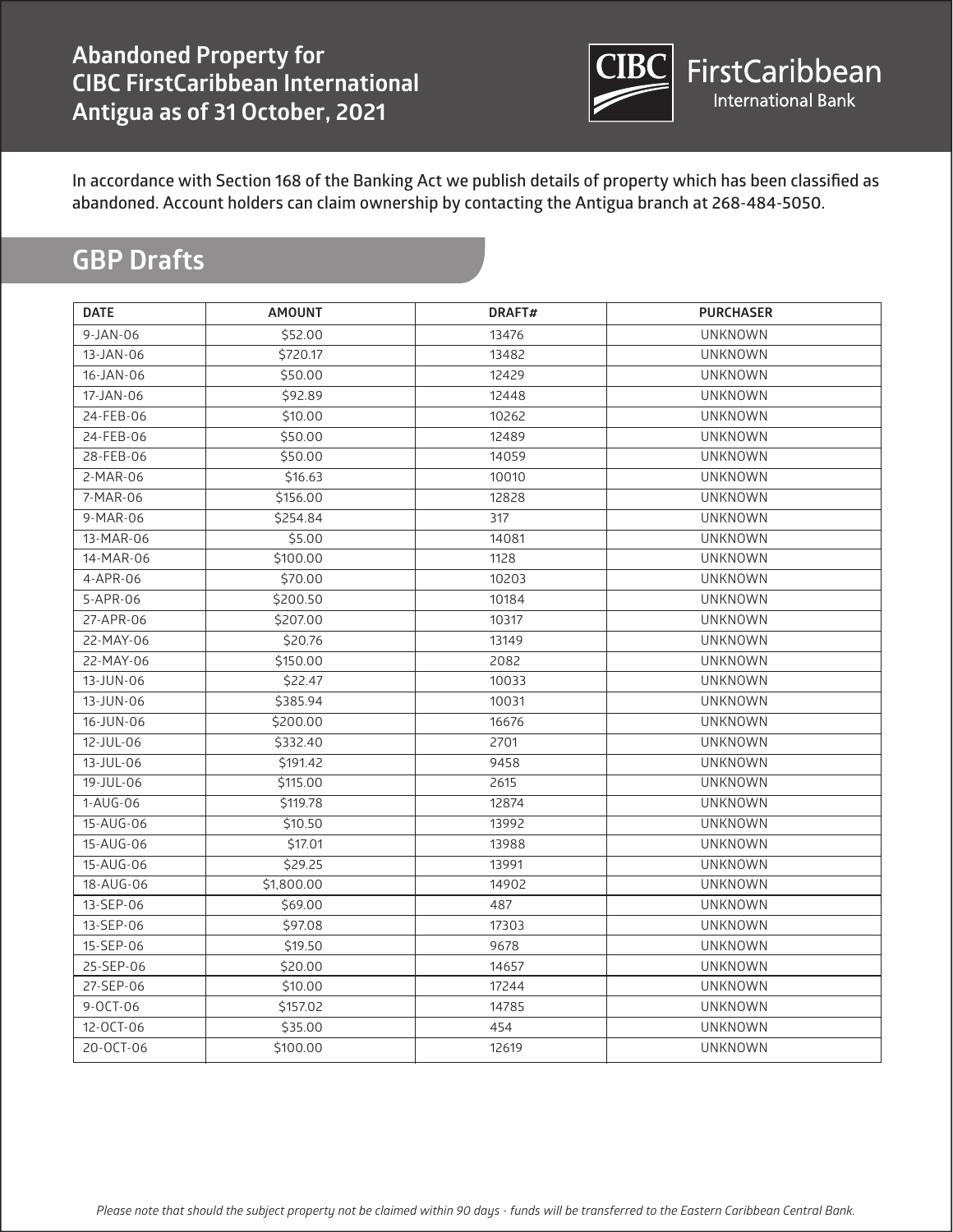

# **JMD Drafts**

| <b>DATE</b> | <b>AMOUNT</b> | DRAFT#  | <b>PURCHASER</b> |
|-------------|---------------|---------|------------------|
| 28-DEC-05   | 5100.00       | 6972326 | UNKNOWN          |
| 26-JAN-06   | 250.00        | 338     | <b>UNKNOWN</b>   |

### **EUR Drafts**

| <b>DATE</b> | <b>AMOUNT</b> | DRAFT# | <b>PURCHASER</b> |
|-------------|---------------|--------|------------------|
| 30-JAN-06   | \$1,511.00    | 9512   | <b>UNKNOWN</b>   |
| 31-JAN-06   | \$200.00      | 12953  | <b>UNKNOWN</b>   |
| 9-FEB-06    | \$2,148.60    | 13275  | <b>UNKNOWN</b>   |
| 17-FEB-06   | \$250.00      | 12966  | <b>UNKNOWN</b>   |
| 21-FEB-06   | \$9,000.00    | 12687  | <b>UNKNOWN</b>   |
| 23-FEB-06   | \$10,000.00   | 12689  | <b>UNKNOWN</b>   |
| 10-MAR-06   | \$45.00       | 12426  | <b>UNKNOWN</b>   |
| 12-JUN-06   | \$790.42      | 451    | <b>UNKNOWN</b>   |
| 16-JUN-06   | \$264.67      | 9844   | <b>UNKNOWN</b>   |
| 19-JUN-06   | \$80.00       | 10048  | <b>UNKNOWN</b>   |
| 17-JUL-06   | \$4,695.00    | 9640   | <b>UNKNOWN</b>   |
| 17-AUG-06   | \$163.80      | 28153  | <b>UNKNOWN</b>   |
| 11-SEP-06   | \$100.00      | 691    | <b>UNKNOWN</b>   |

#### **CAD Drafts**

| <b>DATE</b> | <b>AMOUNT</b> | DRAFT#   | <b>PURCHASER</b> |
|-------------|---------------|----------|------------------|
| 27-DEC-01   | \$200.00      | 00013208 | <b>UNKNOWN</b>   |
| $3-JAN-02$  | \$1,044.86    | 13226    | <b>UNKNOWN</b>   |
| 28-MAR-02   | \$571.40      | 13950    | <b>UNKNOWN</b>   |
| 15-MAY-02   | \$300.00      | 6662066  | <b>UNKNOWN</b>   |
| 7-AUG-02    | \$560.74      | 13975    | <b>UNKNOWN</b>   |
| 12-AUG-02   | \$200.00      | 13980    | <b>UNKNOWN</b>   |
| 8-JUN-04    | \$150.00      | 6965028  | <b>UNKNOWN</b>   |
| 8-OCT-04    | \$170.00      | 6985374  | <b>UNKNOWN</b>   |
| 2-NOV-04    | \$172.98      | 6608145  | <b>UNKNOWN</b>   |
| 2-NOV-04    | \$180.01      | 6985533  | <b>UNKNOWN</b>   |
| $2-DEC-04$  | \$150.00      | 6981134  | <b>UNKNOWN</b>   |
| $9-DEC-04$  | \$500.00      | 6965495  | <b>UNKNOWN</b>   |
| 7-FEB-05    | \$132.63      | 6599900  | <b>UNKNOWN</b>   |
| 7-FEB-05    | \$1,817.80    | 6985869  | <b>UNKNOWN</b>   |
| 9-FEB-05    | \$325.17      | 6983372  | <b>UNKNOWN</b>   |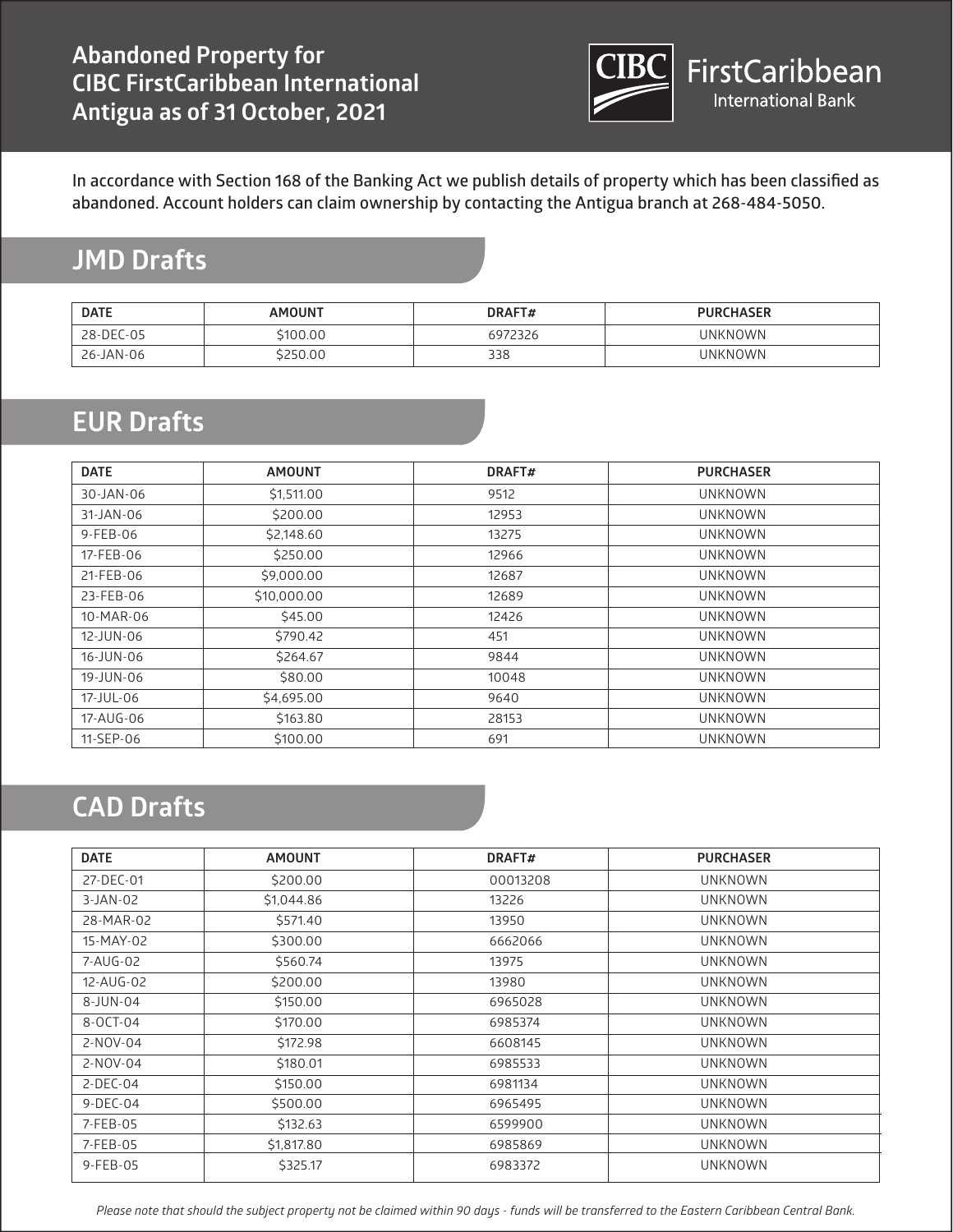

# **CAD Drafts Cont'd**

| <b>DATE</b> | <b>AMOUNT</b> | DRAFT#  | <b>PURCHASER</b> |
|-------------|---------------|---------|------------------|
| 13-MAY-05   | \$188.96      | 6981264 | <b>UNKNOWN</b>   |
| 7-NOV-05    | \$749.00      | 7028014 | <b>UNKNOWN</b>   |
| 7-DEC-05    | \$100.00      | 7027554 | <b>UNKNOWN</b>   |
| 15-DEC-05   | \$380.00      | 7027793 | <b>UNKNOWN</b>   |
| 2-FEB-06    | \$100.00      | 551     | <b>UNKNOWN</b>   |
| 23-FEB-06   | \$25.00       | 669157  | <b>UNKNOWN</b>   |
| 2-MAR-06    | \$25.00       | 668637  | <b>UNKNOWN</b>   |
| 2-MAR-06    | \$57.51       | 1463    | <b>UNKNOWN</b>   |
| 2-MAR-06    | \$90.00       | 2483    | <b>UNKNOWN</b>   |
| 2-MAR-06    | \$140.75      | 1465    | <b>UNKNOWN</b>   |
| 6-APR-06    | \$326.00      | 2217    | <b>UNKNOWN</b>   |
| 25-APR-06   | \$25.00       | 2819    | <b>UNKNOWN</b>   |
| 4-MAY-06    | \$229.76      | 2530    | <b>UNKNOWN</b>   |

#### **BBD Drafts**

| <b>DATE</b>     | <b>AMOUNT</b> | DRAFT#     | <b>PURCHASER</b> |
|-----------------|---------------|------------|------------------|
| 18-NOV-04       | \$900.00      | 06985558   | <b>UNKNOWN</b>   |
| 29-NOV-04       | \$2,342.06    | 6606608174 | <b>UNKNOWN</b>   |
| 8-DEC-04        | \$10.00       | 6965494    | <b>UNKNOWN</b>   |
| 25-JAN-05       | \$1,290.83    | 6985648    | <b>UNKNOWN</b>   |
| 24-MAR-05       | \$1,015.37    | 6600303    | <b>UNKNOWN</b>   |
| $8 - JUN - 05$  | \$230.00      | 6985179    | <b>UNKNOWN</b>   |
| $3 - A UG - 05$ | \$900.00      | 7044911    | <b>UNKNOWN</b>   |
| 30-SEP-05       | \$500.00      | 6972103    | <b>UNKNOWN</b>   |
| 7-OCT-05        | \$288.00      | 70703804   | <b>UNKNOWN</b>   |
| $6$ -DEC-05     | \$15.00       | 6972118    | <b>UNKNOWN</b>   |
| 12-DEC-05       | \$225.00      | 7028038    | <b>UNKNOWN</b>   |
| 22-DEC-05       | \$225.00      | 7028045    | <b>UNKNOWN</b>   |
| 18-JAN-06       | \$50.00       | 31214      | <b>UNKNOWN</b>   |
| 19-JAN-06       | \$15.00       | 9626       | <b>UNKNOWN</b>   |
| 8-FEB-06        | \$3,322.44    | 259        | <b>UNKNOWN</b>   |
| 23-FEB-06       | \$50.00       | 12688      | <b>UNKNOWN</b>   |
| 7-MAR-06        | \$259.00      | 14857      | <b>UNKNOWN</b>   |
| 14-MAR-06       | \$307.04      | 9992       | <b>UNKNOWN</b>   |
| 23-MAR-06       | \$190.00      | 14547'     | <b>UNKNOWN</b>   |
| 23-MAR-06       | \$708.58      | 14901      | <b>UNKNOWN</b>   |
| 24-MAR-06       | \$15.00       | 14904      | <b>UNKNOWN</b>   |
| 30-MAR-06       | \$15.00       | 9812       | <b>UNKNOWN</b>   |